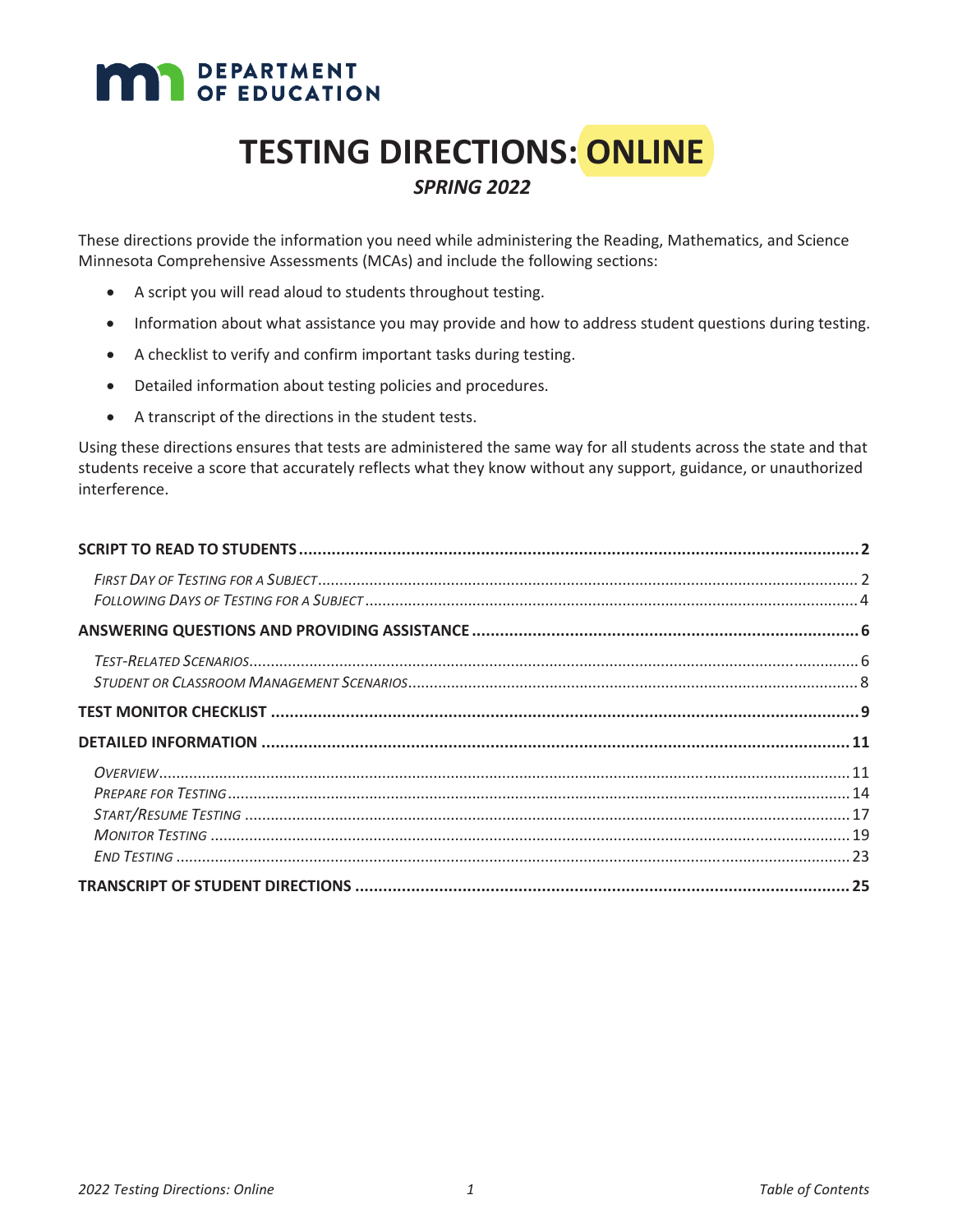# **SCRIPT TO READ TO STUDENTS**

Review this script before testing so you are comfortable with the instructions you must read aloud. There are separate instructions for the first day of testing and any following days.

- All instructions that must be read to students are in shaded boxes and start with the word SAY.
- The text in brackets [ ] should be read only if applicable.
- If you see a blank line, fill in the appropriate information. Your District or School Assessment Coordinator may also provide this information to you.

# *First Day of Testing for a Subject*

# **Starting Testing**

Provide information to students based on how testing is scheduled (e.g., students will stop after completing a certain number of questions for reading or mathematics; after completing section 2 for science; or after a certain period of time).

| <b>SAY:</b> We have scheduled about<br>minutes for testing.                                                                                |  |
|--------------------------------------------------------------------------------------------------------------------------------------------|--|
| . It is important that you do<br>You will stop testing<br>your best. The test is not timed so you can have more time later if you need it. |  |
| When you are done, raise your hand. If other students are still testing, then you will                                                     |  |
| $[e.g.,$ read a book.]                                                                                                                     |  |

Follow your school policy for collecting cell phones/wearable technology/devices, or ensure students have put them away. Depending on your school policies, students may have water/gum/snacks out during testing.

**SAY:** During testing, the only items you may have out are your headphones, something to write with, and any materials I will give to you.

If you have anything else out, put it away now.

- You cannot use your cell phone or other devices during testing. Take off any smartwatches or other technology that you are wearing.
- x Close any other programs or apps on your \_\_\_\_\_\_\_\_\_\_\_\_\_\_\_\_\_\_\_\_\_\_\_\_\_\_\_ [*i.e.,* computer, Chromebook, iPad].
- If you use your cell phone, smartwatch, or other device, or use any other programs or apps during testing, your test will not be scored.

Distribute testing tickets, scratch paper, and other materials (e.g., paper copies of formula sheets, translated word lists). For grade 11 mathematics only, student may use handheld calculators; refer to the *Answering Questions and Providing Assistance* section for instructions you may provide if needed.

**SAY***:* Check that your name is on the top of the testing ticket, and then turn it over. Write your name on the other materials.

When you are done testing, I will collect these materials.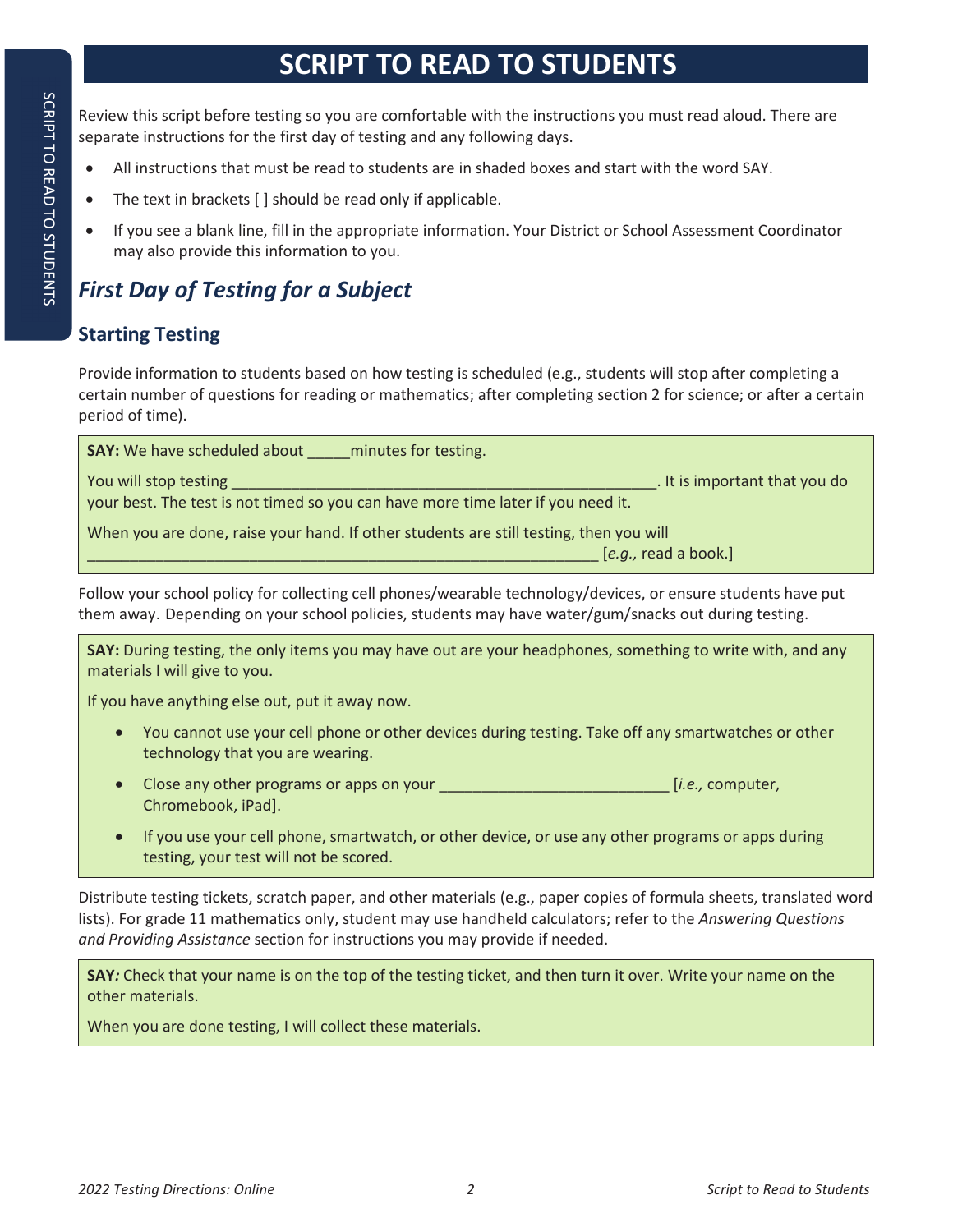If these steps have not been completed before students arrive, read this information. Otherwise, go to the last SAY box in this section. You may assist students as needed, including providing instructions about how to open the TestNav app and select "Minnesota" as needed.

#### **SAY:** Open TestNav.

Put your headphones on and select Test Audio on the Sign In screen to make sure you can hear the audio. You can adjust the volume if you need to.

You may now turn your testing ticket over and enter your username and password. Then select Sign In.

If you have questions when signing in, raise your hand.

Assist students with signing in, as needed.

**SAY:** Make sure you see your name on the screen.

You will read directions before you start the test.

Remember to review your answers as you move through your test.

You may now start.

The *Transcript of Student Directions* is provided at the end of this document for your reference. You may repeat any of these directions, as needed, throughout testing.

Actively monitor students throughout the entire test administration. If students have questions during testing, refer to the *Answering Questions and Providing Assistance* section for instructions you may provide.

#### **Breaks**

If there will be a break during testing, instruct students to turn over the device, exit the test, or cover the test in some way (as applicable for the device and consistent with school procedures) so that no test content is visible. Make sure students do not talk about the test during the break. If students exit the test, they must be resumed in PearsonAccess Next before they can continue testing.

### **Ending Testing**

When getting to the end of the day's scheduled testing time, read these instructions to students. If students have gone further than what was scheduled for the test session or will not be able to complete what was planned, refer to the *Answering Questions and Providing Assistance* section for instructions you may provide.

**SAY:** We will stop testing in \_\_\_\_\_\_ minutes.

Review your answers as needed.

You will not be able to go back to any of those questions after you exit the test.

To end testing, read the following script to students. If students cannot remember how to exit or submit the test, refer to the *Transcript of Student Directions* at the end of this document for instructions you may use.

**SAY:** Exit your test now. If you have any materials, I will collect them.

Collect test materials from students (e.g., scratch paper, testing tickets). Make sure all students have exited the test and closed TestNav.

For grade 11 mathematics students using handheld graphing calculators, ensure students have cleared the memory.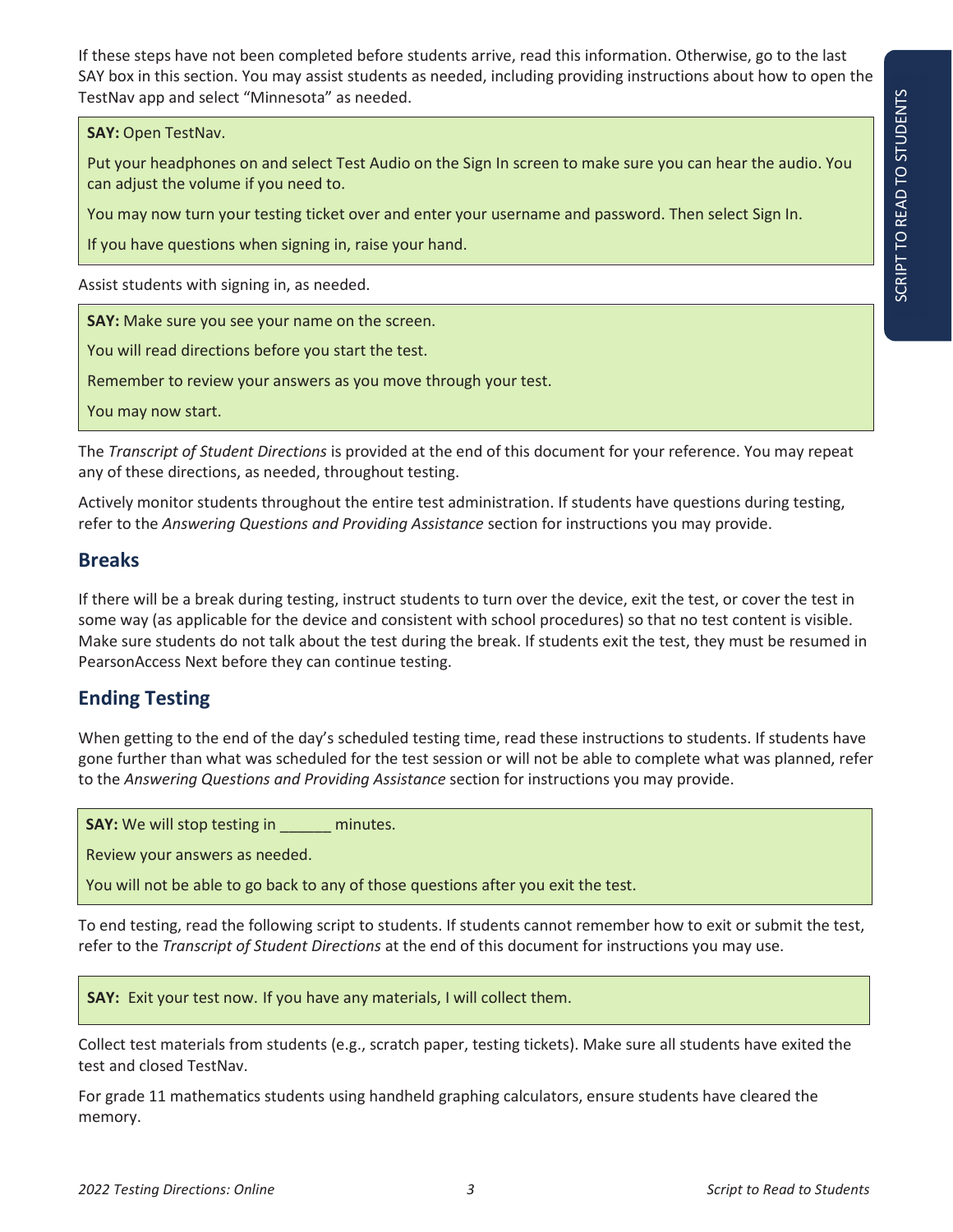# *Following Days of Testing for a Subject*

# **Resuming Testing**

Provide information to students based on how testing is scheduled (e.g., students will stop after completing a certain number of questions for reading or mathematics; after completing the test; or after a certain period of time).

**SAY:** We have scheduled about \_\_\_\_\_\_ minutes for testing.

You will stop testing **Exercise 2018** The stop of the stop of the stop of the stop of the stop of the stop of the stop of the stop of the stop of the stop of the stop of the stop of the stop of the stop of the stop of the

When you are done, raise your hand. If other students are still testing, then you will

your best. The test is not timed so you can have more time later if you need it.

\_\_\_\_\_\_\_\_\_\_\_\_\_\_\_\_\_\_\_\_\_\_\_\_\_\_\_\_\_\_\_\_\_\_\_\_\_\_\_\_\_\_\_\_\_\_\_\_\_\_\_\_\_\_\_\_\_\_\_\_\_\_\_\_\_\_\_\_ [*e.g.,* read a book.]

Follow your school policy for collecting cell phones/wearable technology/devices, or ensure students have put them away. Depending on your school policies, students may have water/gum/snacks out during testing.

Note: For reading, students need headphones if they are using the available white noise tool; otherwise, headphones are only needed for mathematics and science.

**SAY:** During testing, the only items you may have out are [your headphones,] something to write with and any materials I will give to you.

If you have anything else out, put it away now.

- You cannot use your cell phone or other devices during testing. Take off any smartwatches or other technology that you are wearing.
- Close any other programs or apps on your **\_\_\_\_\_\_\_\_\_\_\_\_\_\_\_\_\_\_\_\_\_\_\_\_\_\_\_\_\_\_\_** [*i.e.*, computer, Chromebook, iPad].
- If you use your cell phone, smartwatch, or other device, or use any other programs or apps during testing, your test will not be scored.

Distribute testing tickets, scratch paper, and other materials (e.g., paper copies of formula sheets, translated word lists). For grade 11 mathematics only, students may use handheld calculators; refer to the *Answering Questions and Providing Assistance* section for instructions you may provide if needed.

**SAY:** Check that your name is on the materials I provided to you, or write your name on them. Then, turn the materials over.

When you are done testing, I will collect these materials.

If these steps have not been completed before students arrive, read this information. Otherwise, go to the next SAY box. Ensure student tests have been resumed in PearsonAccess Next; refer to *Resuming Tests on Following Days of Testing* section for more information on resuming. You may assist students as needed, including providing instructions about how to open the TestNav app and select "Minnesota" as needed.

#### **SAY:** Open TestNav.

[*If students are using headphones*: Put your headphones on and select Test Audio on the Sign In screen to make sure you can hear the audio. You can adjust the volume if you need to.]

You may now turn your materials over and enter your username and password from your testing ticket. Then select Sign In.

If you have questions when signing in, raise your hand.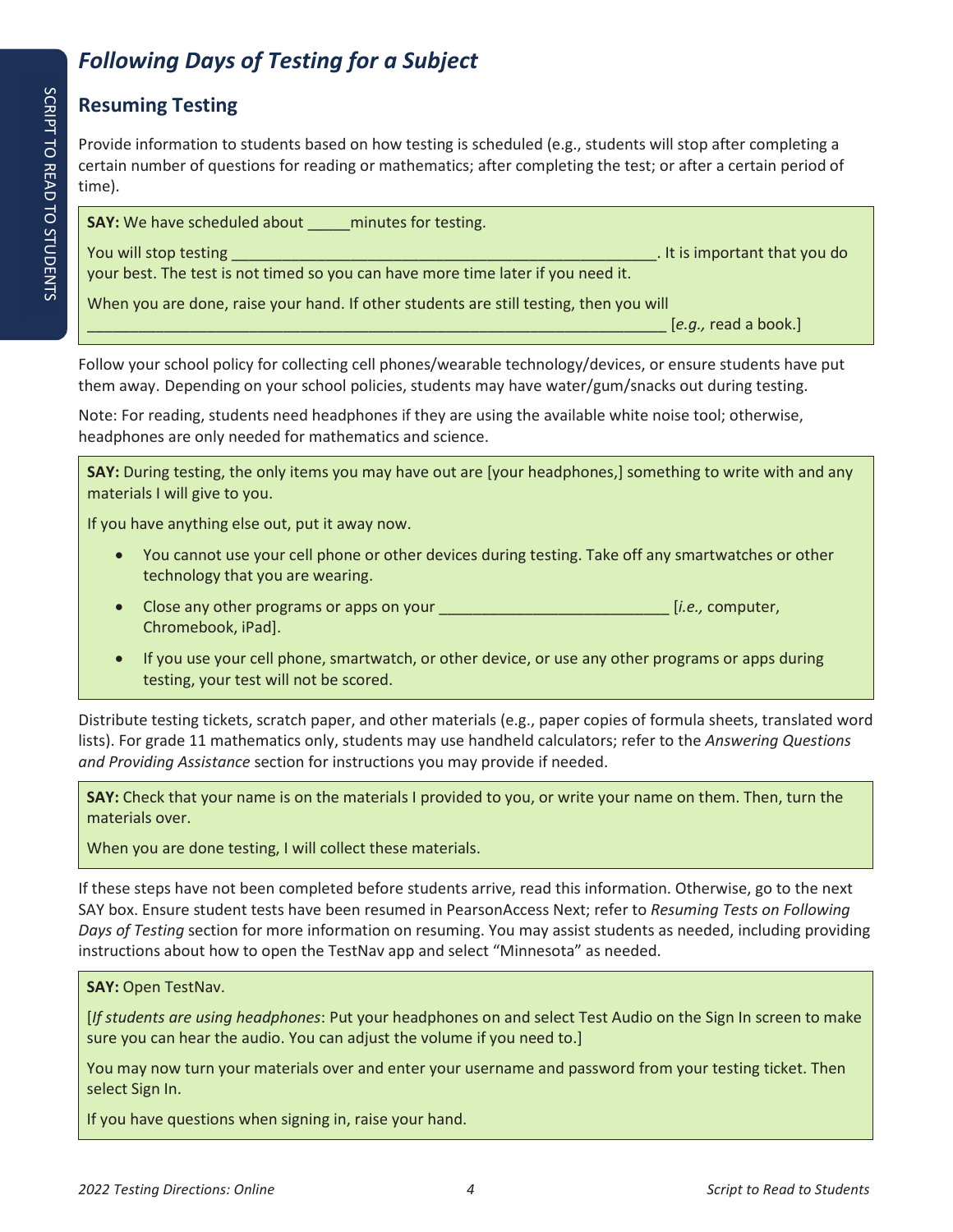Assist students with signing in, as needed.

**SAY:** Make sure you see your name on the screen.

Remember to review your answers as you move through your test.

You may now continue your test.

Actively monitor students throughout the entire test administration. If students have questions during testing, refer to the *Answering Questions and Providing Assistance* section for instructions you may provide.

#### **Breaks**

If there will be a break during testing, instruct students to turn over the device, exit the test, or cover the test in some way (as applicable for the device and consistent with school procedures) so that no test content is visible. Make sure students do not talk about the test during the break. If students exit the test, they must be resumed in PearsonAccess Next before they can continue testing.

#### **Ending Testing**

When getting to the end of the day's scheduled testing time, read these instructions to students. If students have gone further than what was scheduled for the test session or will not be able to complete what was planned, refer to the *Answering Questions and Providing Assistance* section for instructions you may provide.

**SAY:** We will stop testing in \_\_\_\_\_\_ minutes.

Review your answers as needed.

You will not be able to go back to any of those questions after you exit the test.

To end testing, read the following script to students. If students cannot remember how to exit or submit the test, refer to the *Transcript of Student Directions* at the end of this document for instructions you may use.

**SAY:** Exit your test now. If you have any materials, I will collect them.

Collect test materials from students (e.g., scratch paper, testing tickets). Make sure all students have exited the test and closed TestNav.

For grade 11 mathematics students using handheld graphing calculators, ensure students have cleared the memory.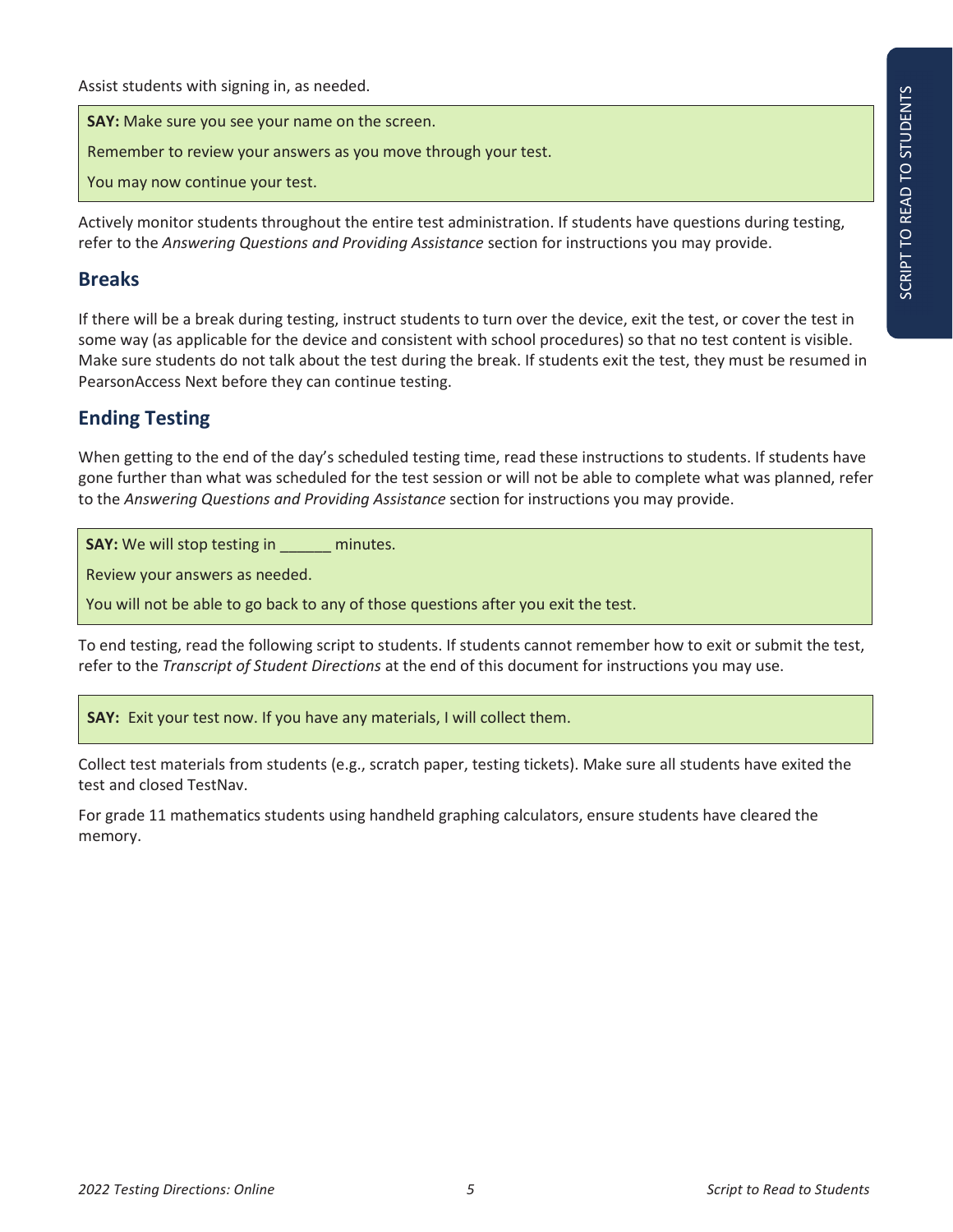# **ANSWERING QUESTIONS AND PROVIDING ASSISTANCE**

To ensure that all students receive a score that accurately reflects what they know, you cannot provide guidance on test content or test-taking strategies when answering questions or providing assistance during testing. This section includes information and guidance on what assistance may be provided and how to address student questions during testing.

# *Test-Related Scenarios*

Students must be familiar with how to answer different types of items, use the online tools and accessibility features, and navigate through the online test. The only exceptions where additional guidance may be provided are scripted below.

| <b>SCENARIO</b>                                                                                                                                                                          | <b>SCRIPTED INSTRUCTIONS AND/OR GUIDANCE</b>                                                                                                                                                                                                                                                                                                                                                                                                                                      |  |
|------------------------------------------------------------------------------------------------------------------------------------------------------------------------------------------|-----------------------------------------------------------------------------------------------------------------------------------------------------------------------------------------------------------------------------------------------------------------------------------------------------------------------------------------------------------------------------------------------------------------------------------------------------------------------------------|--|
| A student in grade 8 or 11 for mathematics needs<br>assistance changing the online calculator setting<br>from radians to degrees (the default setting for<br>the calculator is radians). | SAY: Select MODE, use the arrow keys to highlight<br>DEGREE, and press ENTER.                                                                                                                                                                                                                                                                                                                                                                                                     |  |
| A student in grade 11 wants to use a handheld                                                                                                                                            | SAY: You may use a handheld calculator for this test.                                                                                                                                                                                                                                                                                                                                                                                                                             |  |
| calculator for the Mathematics MCA.                                                                                                                                                      | [Ensure students have cleared the memory or disabled<br>applications for testing if they are using handheld<br>graphing calculators.]                                                                                                                                                                                                                                                                                                                                             |  |
| A student needs to adjust the volume or unmute<br>the audio in the test.                                                                                                                 | [Assist the student with adjusting the volume by using the<br>audio icon and volume slider in the gray bar (for most<br>devices) or by using the buttons on the device (for iOS<br>devices).                                                                                                                                                                                                                                                                                      |  |
|                                                                                                                                                                                          | No scripted instructions are provided because the<br>assistance needed varies based on the situation.]                                                                                                                                                                                                                                                                                                                                                                            |  |
| A student cannot move forward or back in the<br>test because the Next and/or Back buttons are<br>grayed out.                                                                             | SAY: You must answer all parts of the question before<br>you can go to a different question.                                                                                                                                                                                                                                                                                                                                                                                      |  |
|                                                                                                                                                                                          | SAY: Make sure you only enter allowable characters. Also,<br>each question has a limit to the number of characters you<br>can use.                                                                                                                                                                                                                                                                                                                                                |  |
| A student cannot complete a fill-in-the-blank<br>item.                                                                                                                                   | [Mathematics]<br>You may only use the digits 0-9, a forward<br>slash $\left(\frac{1}{2}\right)$ to show fractions, and a period to show<br>decimals.<br>[For grades 7, 8, and 11: You may also use a<br>hyphen (-) for a negative sign when needed].<br>If your answer is a mixed number, you must<br>change it to an improper fraction or a decimal.<br>Enter your answers without a comma.<br>Spaces are not allowed.<br>[Science] You may use letters or numbers, depending on |  |
|                                                                                                                                                                                          | the question. On some questions, you may also use a<br>hyphen for a negative sign (-) and a period for decimals.                                                                                                                                                                                                                                                                                                                                                                  |  |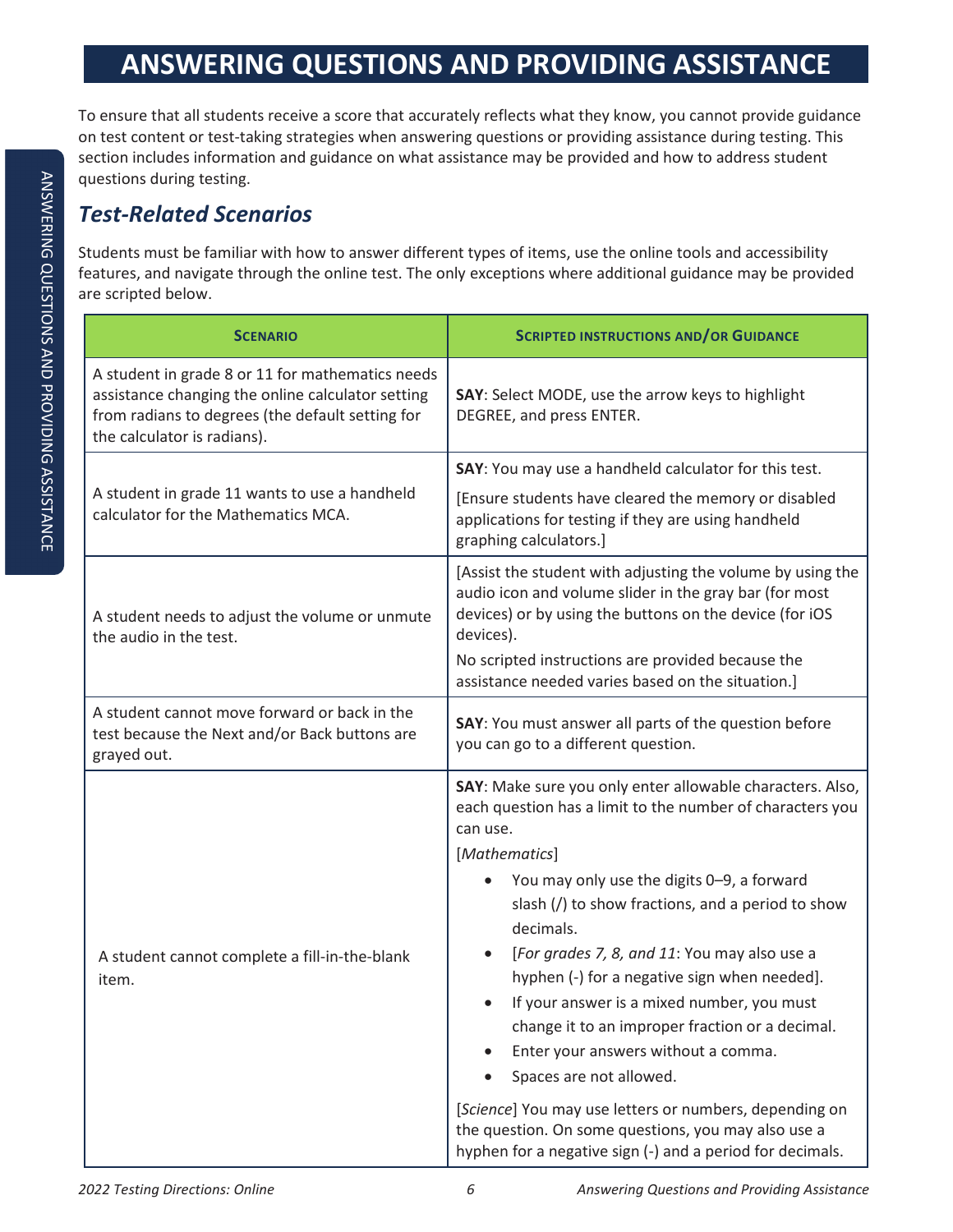| <b>SCENARIO</b>                                                                                                      | <b>SCRIPTED INSTRUCTIONS AND/OR GUIDANCE</b>                                                                                                                                                                                                                                                                                                                                                                                                                                                                                                                                                                                                                                          |
|----------------------------------------------------------------------------------------------------------------------|---------------------------------------------------------------------------------------------------------------------------------------------------------------------------------------------------------------------------------------------------------------------------------------------------------------------------------------------------------------------------------------------------------------------------------------------------------------------------------------------------------------------------------------------------------------------------------------------------------------------------------------------------------------------------------------|
| A student cannot complete a constructed-<br>response item for science.                                               | SAY: You must enter a response in the text box before<br>you can move on. There is a limit to the number of<br>characters you can use.<br>[If asked, you can say: Capitalization, spelling, and<br>punctuation are not part of the scoring for these<br>questions.]                                                                                                                                                                                                                                                                                                                                                                                                                   |
| A student has a question on test content<br>(e.g., how do I add fractions?) or how to answer<br>any other item type. | SAY: I cannot help you with test questions. Do your best.                                                                                                                                                                                                                                                                                                                                                                                                                                                                                                                                                                                                                             |
| A student does not think there is a correct<br>answer or reports an issue with the test<br>content.                  | SAY: Tell me what question you are on, and I will take<br>note of it. Select the answer or answers you think are<br>best.<br>[Refer to Documenting Suspected Issues on page 20 for<br>the information you need to take note of if this occurs.]                                                                                                                                                                                                                                                                                                                                                                                                                                       |
| A student asks about a group of items or<br>section that seems shorter than others.                                  | SAY: Some groups or sections have a small number of<br>questions. Review your answers, as needed, before you<br>go on.<br>[As needed, provide instructions to the student about<br>proceeding with the test or exiting/submitting.]                                                                                                                                                                                                                                                                                                                                                                                                                                                   |
| A student cannot respond to an item or move<br>forward or back because of a tool or navigation.                      | [Assist the student with moving forward as needed<br>(e.g., instruct the student to zoom out or close the<br>answer mask) but do not provide assistance on the test<br>content or how to correctly answer test items.<br>If a student does not know how to answer a specific type<br>of item, you may verbally describe the functionality in<br>general but you cannot demonstrate or show the student<br>how to answer in the test.<br>No scripted instructions are provided because the<br>assistance needed varies based on the situation but you<br>can repeat other scripted instructions that may be helpful<br>(e.g., reminding them to answer all parts of the<br>question).] |
| A student cannot proceed because of a<br>technical issue (e.g., error message, student<br>exited unexpectedly).      | [Assist the student as needed with the technical issue<br>and/or follow your school procedures to get assistance<br>from others so you may continue active monitoring.<br>If the student cannot move forward, instruct the<br>student to exit the test.<br>No scripted instructions are provided because the<br>assistance needed varies based on the situation.]                                                                                                                                                                                                                                                                                                                     |
| A student receives a TestNav message<br>indicating their testing device's battery is low.                            | [Assist the student as needed with plugging-in the testing<br>device.<br>No scripted instructions are provided because the<br>assistance needed varies based on the situation.]                                                                                                                                                                                                                                                                                                                                                                                                                                                                                                       |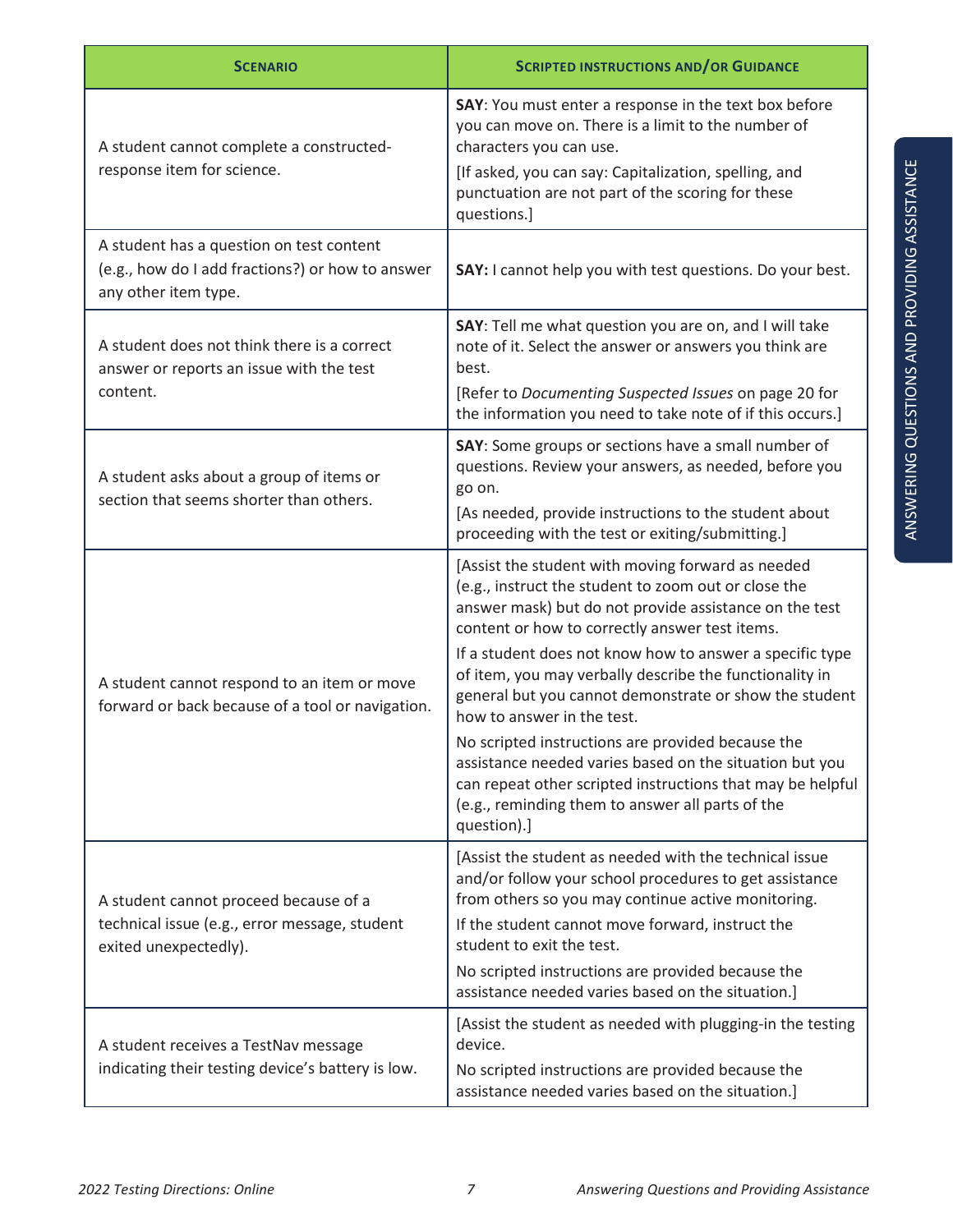| <b>SCENARIO</b>                                                                                                                                  | <b>SCRIPTED INSTRUCTIONS AND/OR GUIDANCE</b>                                                                                                                                                                                                              |
|--------------------------------------------------------------------------------------------------------------------------------------------------|-----------------------------------------------------------------------------------------------------------------------------------------------------------------------------------------------------------------------------------------------------------|
| A student has gone further than scheduled for<br>the testing session (e.g., answers more items<br>than scheduled, starts section 3 for science). | <b>SAY:</b> Remember we are stopping<br>Review your answers and exit your test.<br>[Provide information based on how testing is scheduled.<br>If the student has questions on where to stop since they<br>have gone on, provide instructions, as needed.] |
| A student is unable to complete the number of<br>items or science section planned for the testing<br>session.                                    | <b>SAY:</b> It is okay if you are not done with<br>You will have more time later. Review your answers and<br>exit your test.<br>[Provide information based on how testing is<br>scheduled.]                                                               |

# *Student or Classroom Management Scenarios*

While not an exhaustive list, these scenarios may help you evaluate what is appropriate to say and do for similar situations while ensuring that students are able to demonstrate what they know independently.

If you are unsure how to assist in a situation that arises, follow your school procedures for asking for assistance from others (like your School Assessment Coordinator) before proceeding if possible.

| <b>SCENARIO</b>                                                                      | <b>GUIDANCE</b>                                                                                                                                                                                                                                                                                                            |
|--------------------------------------------------------------------------------------|----------------------------------------------------------------------------------------------------------------------------------------------------------------------------------------------------------------------------------------------------------------------------------------------------------------------------|
| A student is off task or being<br>disruptive.                                        | Redirect the student's attention to the test without assisting the student on<br>the test in any way. Examples may include verbal reminders or visual cues to<br>stay on task (e.g., It is important that you do your best, focus on taking your<br>test).                                                                 |
| A student needs to leave and<br>will not return (e.g., illness,<br>emergency).       | If possible, instruct the student to exit the test. If the student cannot exit the<br>test, ensure the test content is covered so no test content is visible. The test<br>will automatically time out after 20 minutes of inactivity, and the student<br>will be exited.                                                   |
| A student needs to use the<br>restroom.                                              | Follow school procedures regarding restroom breaks during testing<br>(e.g., only one student can leave at a time or hallway monitors ensure<br>students are not talking during breaks). Ensure the test content is covered or<br>the student exits the test.                                                               |
| A student is discouraged and<br>not making progress.                                 | Encourage the student without assisting the student on the test in any way.<br>Examples may include verbal reminders or visual cues (e.g., Do your best,<br>you can do this).                                                                                                                                              |
| A student is not using a<br>strategy or material that is<br>used during instruction. | You cannot remind students of test-taking or academic strategies (e.g., using<br>their scratch paper, re-reading the passage, or the using the answer<br>eliminator tool).                                                                                                                                                 |
| A student is rushing through<br>the test.                                            | You cannot control the pace a student is testing or instruct a student to slow<br>down. You may use the guidance provided in the previous section for when<br>a student has gone further than scheduled for the testing session, as<br>needed. Follow your school procedures for what to do when students finish<br>early. |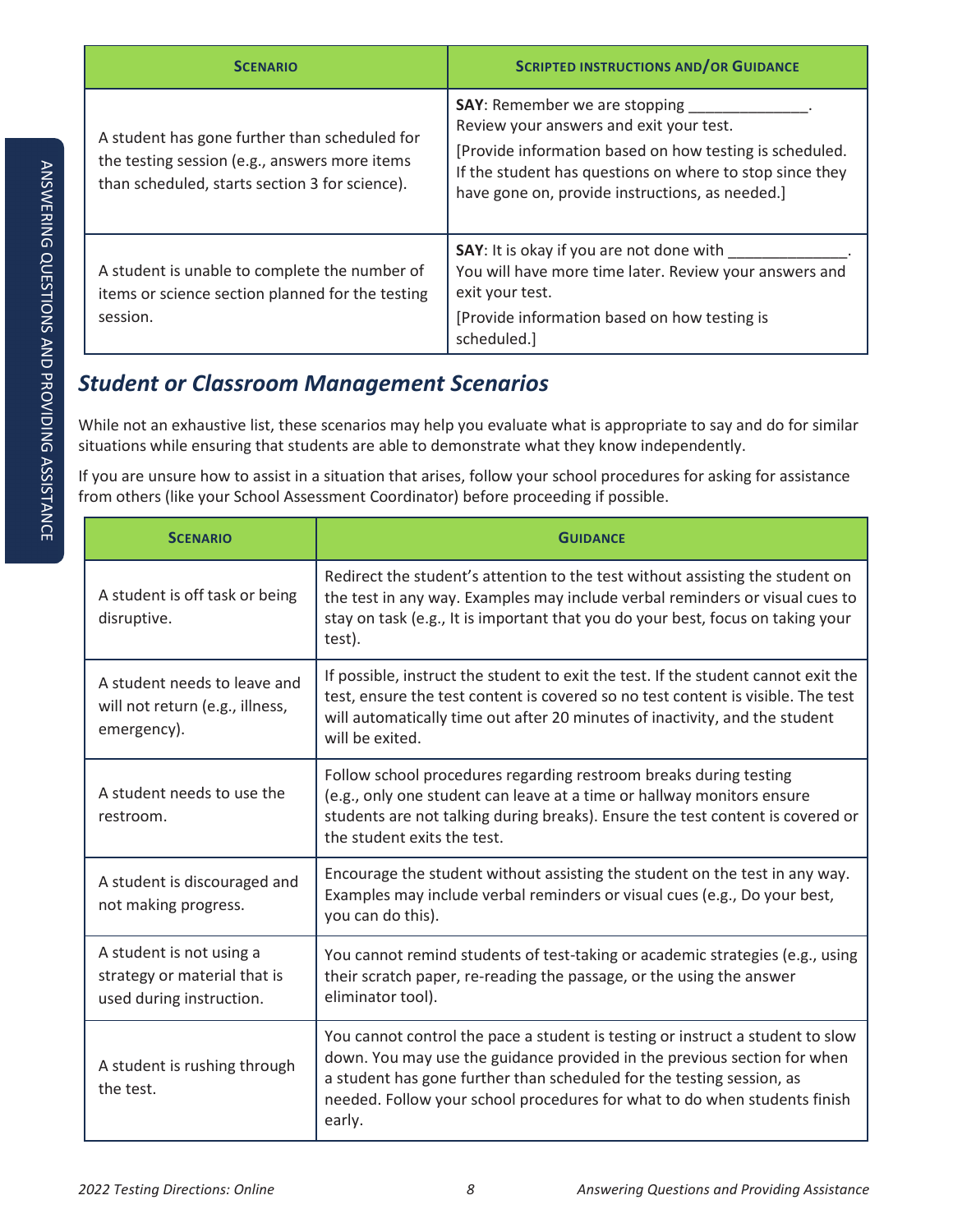# **TEST MONITOR CHECKLIST**

Use this checklist to ensure you have verified or completed the following tasks for testing. The "Section to Reference" column indicates where more information can be found in the *Detailed Information* section that follows.

| <b>OVERVIEW</b>                                                                                                                                                                              | <b>SECTION TO REFERENCE</b>                                          |
|----------------------------------------------------------------------------------------------------------------------------------------------------------------------------------------------|----------------------------------------------------------------------|
| Confirm the days and times scheduled for test administration.                                                                                                                                | <b>Estimated Test Administration Times</b><br>and Scheduling Testing |
| Confirm what plans have been made for students who finish<br>early or need extra time during the testing session.                                                                            | <b>Estimated Test Administration Times</b><br>and Scheduling Testing |
| Confirm what plans have been made for students who<br>finished testing in an earlier testing session, as they are not<br>allowed to be in the testing room on subsequent days of<br>testing. | What Students May Do                                                 |
| Confirm if any students need accommodations and/or<br>linguistic supports, and verify student tests have been set up<br>for them.                                                            | Accommodations and Linguistic<br>Supports                            |
| <b>PREPARE FOR TESTING</b>                                                                                                                                                                   | <b>SECTION TO REFERENCE</b>                                          |
| Remove or cover academic or instructional posters and<br>graphics on testing room walls and desks.                                                                                           | Prepare the Testing Room                                             |
| Confirm which allowable materials will be provided to<br>students (e.g., scratch paper) during testing.                                                                                      | Materials Allowed and Not Allowed<br><b>During Testing</b>           |
| Review materials not allowed during testing, and verify school<br>procedures for ensuring students do not access them.                                                                       | Materials Allowed and Not Allowed<br><b>During Testing</b>           |
| If applicable, verify test session set up in PearsonAccess Next.                                                                                                                             | Managing Test Sessions in<br><b>PearsonAccess Next</b>               |
| <b>START/RESUME TESTING</b>                                                                                                                                                                  | <b>SECTION TO REFERENCE</b>                                          |
| For the first day of testing, verify test session information in<br>PearsonAccess Next.                                                                                                      | <b>Before Students Arrive</b>                                        |
| If applicable, for subsequent days of testing, resume student<br>tests in PearsonAccess Next.                                                                                                | Resuming Tests on Following Days<br>of Testing                       |
| Verify that no other programs or applications are open on<br>student devices.                                                                                                                | <b>Before Students Arrive</b>                                        |
| Instruct students to open TestNav using scripted instructions<br>(or open TestNav, if school procedure is to complete this step<br>for students).                                            | Student Sign In                                                      |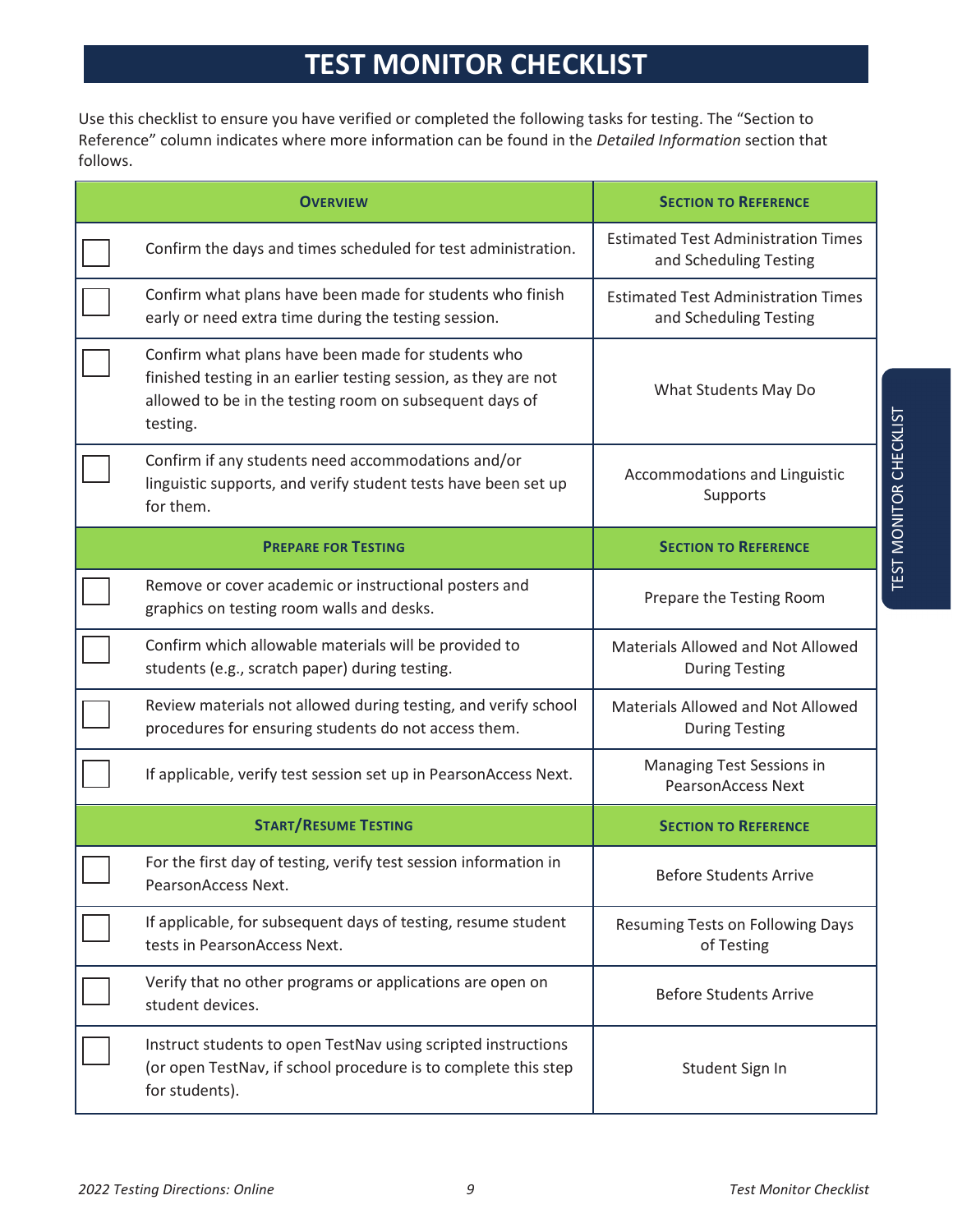| Provide materials to students and have students sign in to the<br>test using scripted instructions. (If school procedure is to<br>complete sign in for students, complete steps to sign students<br>in before providing materials.) | Student Sign In                                     |
|-------------------------------------------------------------------------------------------------------------------------------------------------------------------------------------------------------------------------------------|-----------------------------------------------------|
| <b>MONITOR TESTING</b>                                                                                                                                                                                                              | <b>SECTION TO REFERENCE</b>                         |
| Actively monitor student testing.                                                                                                                                                                                                   | <b>Active Monitoring</b>                            |
| Answer student questions, following the guidance in these<br>directions.                                                                                                                                                            | Policies on Providing Assistance                    |
| As needed, follow school procedures to request assistance<br>from other staff.                                                                                                                                                      | Requesting Assistance from Others                   |
| Document any suspected item or translation errors or<br>technical issues.                                                                                                                                                           | <b>Documenting Suspected Issues</b>                 |
| If applicable, monitor progress in PearsonAccess Next.                                                                                                                                                                              | Monitoring Progress in<br><b>PearsonAccess Next</b> |
| If applicable, provide breaks to students.                                                                                                                                                                                          | <b>Breaks</b>                                       |
|                                                                                                                                                                                                                                     |                                                     |
| <b>END TESTING</b>                                                                                                                                                                                                                  | <b>SECTION TO REFERENCE</b>                         |
| Remind students that testing is almost over and then to exit<br>or submit their tests using scripted instructions.                                                                                                                  | <b>End Testing</b>                                  |
| If students finish testing at different times during the testing<br>session, direct students on what to do (e.g., read a book).                                                                                                     | What Students May Do                                |
| Collect test materials, including student testing tickets,<br>scratch paper, and any other materials provided.                                                                                                                      | <b>Collecting Secure Test Materials</b>             |
| Return test materials, or keep them secure, as instructed.                                                                                                                                                                          | <b>Collecting Secure Test Materials</b>             |
| Know how to answer student questions about the testing<br>experience.                                                                                                                                                               | Discussing the Testing Experience                   |
| Report any suspected items, translation errors, or technical<br>issues.                                                                                                                                                             | <b>Reporting Suspected Issues</b>                   |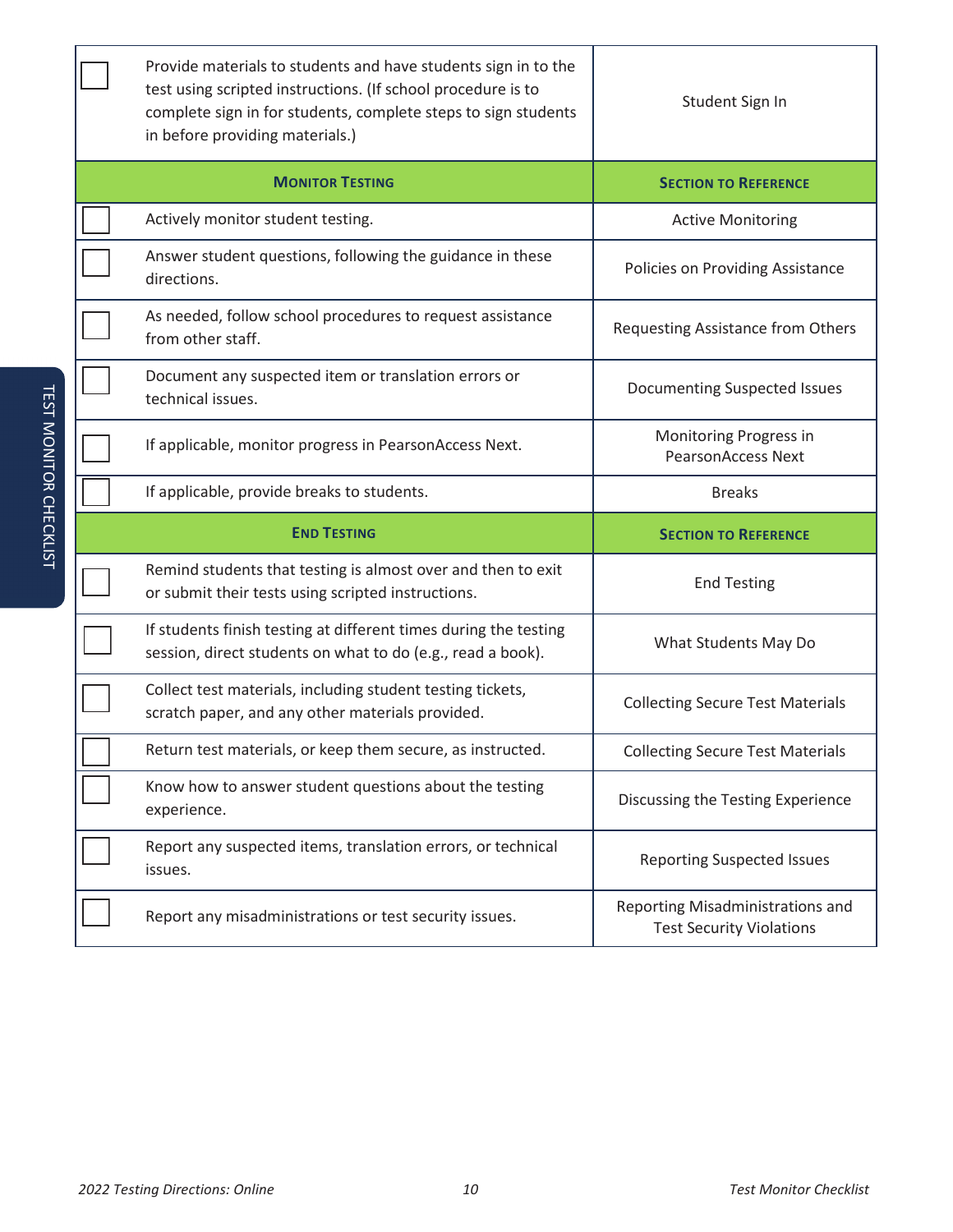# **DETAILED INFORMATION**

This section provides additional details about testing. Review this information before testing and refer to it as needed during and after testing.

# *Overview*

The following information about MCA test design and estimated times may help with questions that come up during testing.

The Reading and Mathematics MCAs are **adaptive** assessments, which means that each item (for mathematics) or passage(s) with associated items (for reading) is selected based on performance on the items the student has already taken.

- The items (and for reading, passages) are divided into groups of questions to limit the number of items a student may review, which is important for both test security and test construction (e.g., to separate calculator and non-calculator items for grades 3–8 mathematics).
- Note: When students sign in to the test, the first screen will indicate there are two sections in the test; these "sections" refer to the student directions and the actual test. Section numbers do not appear once students start testing, and the second "section" (the actual test) is divided into multiple groups of items and passages.

The Science MCA is a **fixed-form** assessment, which means that items and their associated scenarios are preselected. While students take the same items that count for their score, there are multiple forms and the placement of these items and scenarios varies.

- The items and scenarios are divided into four sections.
- Note: When students sign in, the first screen will indicate that there are five sections; these sections refer to the student directions followed by four sections of the test.

# **Estimated Test Administration Times and Scheduling Testing**

The tables with the estimated test administration times are separated by subject. Verify how testing is scheduled and what the daily testing times will be with your District and School Assessment Coordinator. Since the tests are not timed, know what plans have been made for students who finish early or need extra time during the testing session, based on how testing is scheduled.

- The Typical Range column provides the length of time the majority of students spent taking the test based on student testing data. The time in the table includes student review of the directions in the test and student work time; however, it does not include the time needed for students to sign in to the test or for you to read scripted directions or answer student questions.
- x When considering the estimated times, keep in mind that the types of items (multiple choice or technology enhanced) and length of time to read passages and complete the items will vary by student.
- Each table includes different information to help schools if scheduling testing over multiple days:
	- $\circ$  For reading, students should exit on the last item in a group of items (which corresponds to the end of a reading passage).
	- o **New for 2021–22:** For mathematics, while the number of items by group is provided, it does not need to be used for scheduling. Students may stop testing at any item.
	- $\circ$  For science, if testing over multiple days, two days should be scheduled, and students should exit after completing the first two sections of the test (as each half of the test is roughly equal in length).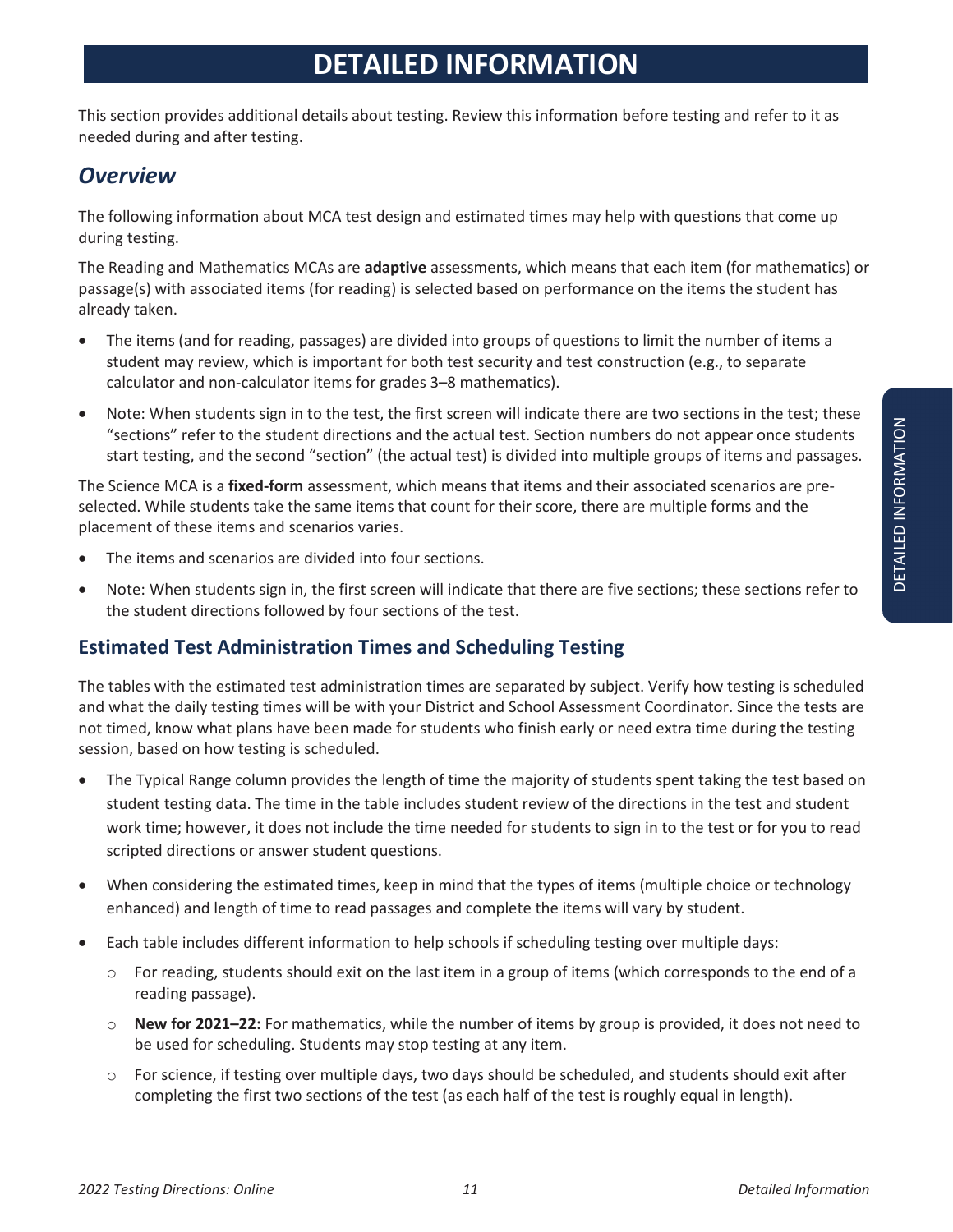#### **Estimated Test Administration Times for Online Reading MCA**

| <b>Grade and Test</b>      | <b>End of</b><br><b>Group 1</b> | End of<br><b>Group 2</b> | End of<br><b>Group 3</b> | <b>End of</b><br><b>Group 4</b> | <b>End of</b><br><b>Group 5</b> | <b>Total</b><br><b>Number of</b><br><b>Items</b> | <b>Typical Range</b> |
|----------------------------|---------------------------------|--------------------------|--------------------------|---------------------------------|---------------------------------|--------------------------------------------------|----------------------|
| Grade 3 Reading MCA        | Item 8                          | Item 24                  | Item 32                  | Item 48                         | Item 50                         | 50 items                                         | $1 - 2.5$ hours      |
| Grade 4 Reading MCA        | Item 8                          | Item 24                  | Item 32                  | Item 48                         | Item 50                         | 50 items                                         | $1-2.5$ hours        |
| Grade 5 Reading MCA        | Item 8                          | Item 24                  | Item 32                  | Item 48                         | Item 50                         | 50 items                                         | $1-2.5$ hours        |
| Grade 6 Reading MCA        | Item 15                         | Item 30                  | Item 38                  | Item 53                         | Item 55                         | 55 items                                         | $1 - 2.5$ hours      |
| Grade 7 Reading MCA        | Item 15                         | Item 30                  | Item 38                  | Item 53                         | Item 55                         | 55 items                                         | $1-2.5$ hours        |
| <b>Grade 8 Reading MCA</b> | Item 15                         | Item 30                  | Item 38                  | Item 53                         | Item 55                         | 55 items                                         | $1-2.5$ hours        |
| Grade 10 Reading MCA       | Item 17                         | Item 34                  | Item 43                  | Item 60                         | <b>NA</b>                       | 60 items                                         | $1 - 2.5$ hours      |

#### **Estimated Test Administration Times for Online Mathematics MCA**

| <b>Grade and Test</b>                    | <b>End of</b><br><b>Group 1</b> | End of<br><b>Group 2</b> | End of<br>Group 3 | End of<br>Group 4 | End of<br><b>Group 5</b> | <b>Total</b><br><b>Number of</b><br><b>Items</b> | <b>Typical Range</b> |
|------------------------------------------|---------------------------------|--------------------------|-------------------|-------------------|--------------------------|--------------------------------------------------|----------------------|
| <b>Grade 3 Mathematics</b><br><b>MCA</b> | Item 15                         | Item 30                  | Item 35           | Item 49           | N/A                      | 49 items                                         | $1 - 2.5$ hours      |
| <b>Grade 4 Mathematics</b><br><b>MCA</b> | Item 15                         | Item 30                  | Item 35           | Item 49           | N/A                      | 49 items                                         | $1 - 2.5$ hours      |
| <b>Grade 5 Mathematics</b><br><b>MCA</b> | Item 15                         | Item 30                  | Item 35           | Item 49           | N/A                      | 49 items                                         | $1 - 2.5$ hours      |
| Grade 6 Mathematics<br><b>MCA</b>        | Item 15                         | Item 30                  | Item 35           | Item 49           | N/A                      | 49 items                                         | $1 - 2.5$ hours      |
| Grade 7 Mathematics<br><b>MCA</b>        | Item 15                         | Item 30                  | Item 35           | Item 49           | N/A                      | 49 items                                         | $1 - 2.5$ hours      |
| <b>Grade 8 Mathematics</b><br><b>MCA</b> | Item 15                         | Item 30                  | Item 35           | Item 49           | N/A                      | 49 items                                         | $1 - 2.5$ hours      |
| Grade 11 Mathematics<br><b>MCA</b>       | Item 11                         | Item 22                  | Item 33           | Item 44           | Item 55                  | 55 items                                         | $1 - 2$ hours        |

#### **Estimated Test Administration Times for Online Science MCA**

| <b>Grade and Test</b>   | <b>Number</b><br>of Items<br><u>in</u><br><b>Section 1</b> | <b>Number</b><br>of Items<br>in<br><b>Section 2</b> | <b>Number</b><br>of Items<br>in<br><b>Section 3</b> | <b>Number</b><br>of Items<br>in<br><b>Section 4</b> | <b>Total</b><br><b>Number</b><br>of Items | <b>Typical Range</b> |
|-------------------------|------------------------------------------------------------|-----------------------------------------------------|-----------------------------------------------------|-----------------------------------------------------|-------------------------------------------|----------------------|
| Grade 5 Science MCA     | $21 - 24$                                                  | $3 - 5$                                             | $6 - 8$                                             | $17 - 20$                                           | $50 - 53$                                 | $0.5 - 1.5$ hours    |
| Grade 8 Science MCA     | $27 - 29$                                                  | $3 - 4$                                             | $6 - 9$                                             | $22 - 24$                                           | $61 - 63$                                 | $0.5 - 1.5$ hours    |
| High School Science MCA | $32 - 36$                                                  | $4 - 8$                                             | $4 - 8$                                             | $32 - 36$                                           | 78-80                                     | $0.5 - 1.5$ hours    |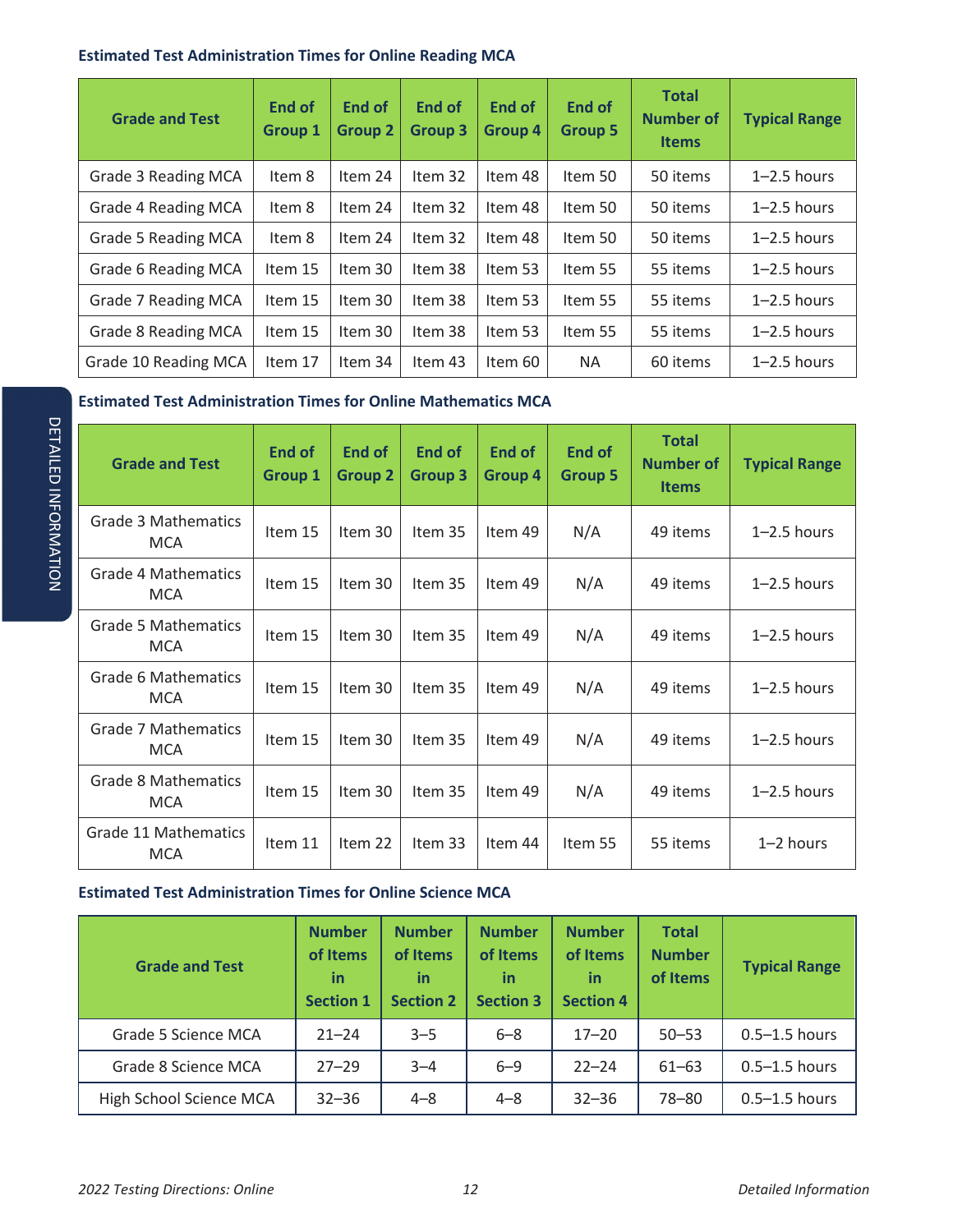### **Accommodations and Linguistic Supports**

The following sections provide information about some accommodations and linguistic supports that students may require. Discuss any questions on allowable or available accommodations and linguistic supports with your District or School Assessment Coordinator.

If you are administering the test with a science script, signed interpretation, or a scribe, refer to the *Guidelines for the Administration of Accommodations* before testing. This resource is available on PearsonAccess Next (minnesota.pearsonaccessnext.com) under Resources & Training > Policies and Procedures.

#### *Accommodated Text-To-Speech*

Standard text-to-speech is available for all students taking the Mathematics and Science MCAs. Accommodated text-to-speech is only available for students with an IEP or 504 plan. Accommodated text-to-speech provides computer-generated audio for charts and graphs in addition to the audio that is provided for standard text-tospeech. To verify that accommodated text-to-speech has been indicated, check the Session Student Roster from PearsonAccess Next (if provided) or check with your District or School Assessment Coordinator.

#### *Pop-Up Translations and Translated Word Lists*

Mathematics and Science MCAs have pop-up translations and translated word lists available as linguistic supports. These supports are allowed for English learners, former English learners, or students in immersion or dual language programs, as determined by the district.

- Pop-up translations for select words are available in Hmong, Somali, and Spanish in the online test. To verify that pop-up translations have been indicated, check the Session Student Roster from PearsonAccess Next (if provided) or check with your District or School Assessment Coordinator.
- x Translated word lists are available on PearsonAccess Next under Preparing for Testing > Translated Word Lists. Additional instructions for providing and using the lists during test administration are available on PearsonAccess Next.

#### *Science Scripts*

The science script can be administered in conjunction with the online Science MCA for students with an IEP or 504 plan. The Test Monitor reads from the script while the student answers the questions in the online test. Additional guidelines for the administration of a script are provided in the script.

To verify that students have been set up with the correct test for the script, check that the Form Group Type on the Students in Sessions screen in PearsonAccess Next displays "Science Script" or check with your District or School Assessment Coordinator.

> A script cannot be used in conjunction with the online Mathematics MCA because items are chosen based on student performance and are not pre-selected.

For administration of the script with a regular print (Mathematics MCA only), large print, or braille test book for Mathematics or Science MCA, contact your District or School Assessment Coordinator for more information.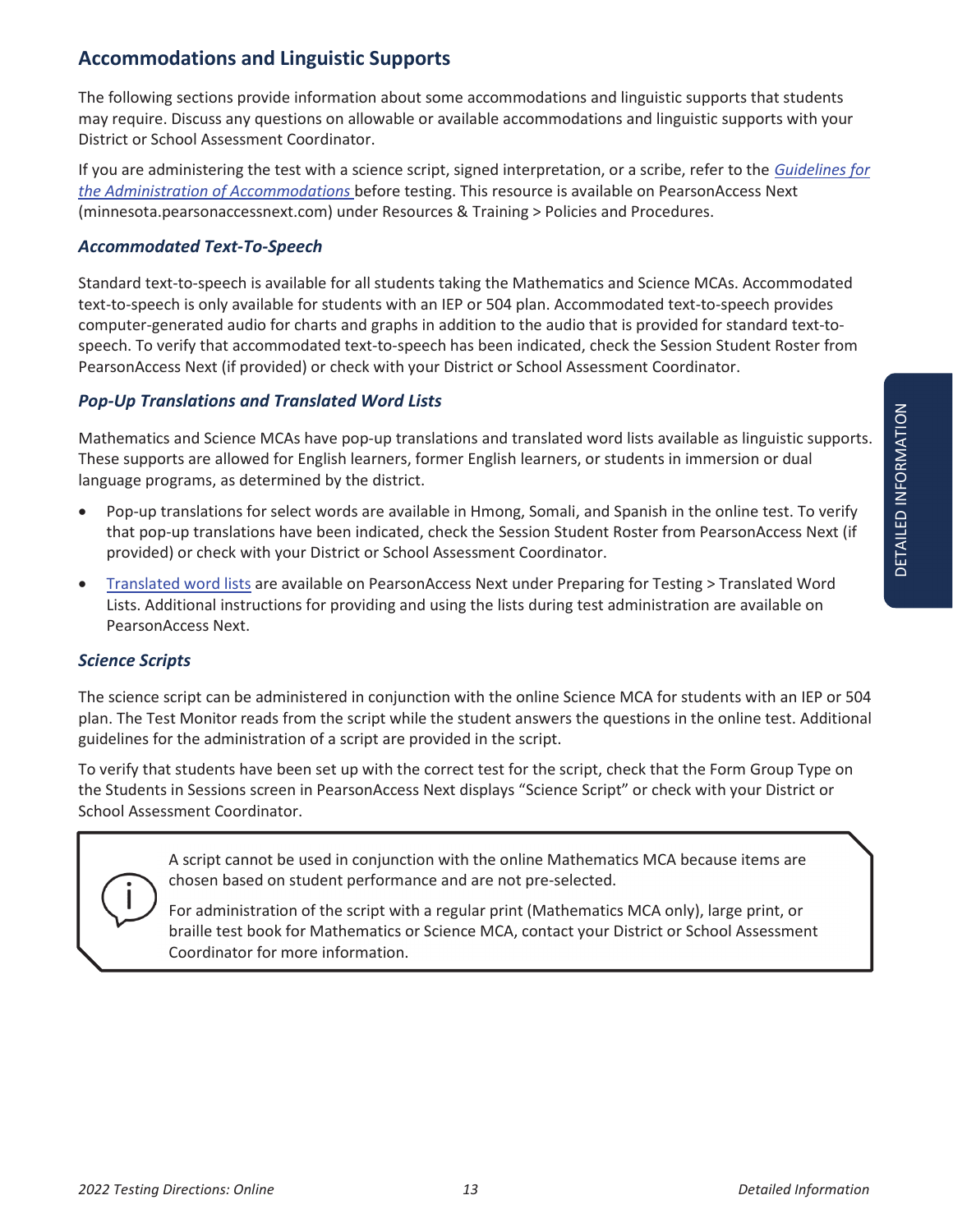# *Prepare for Testing*

# **Prepare the Testing Room**

Ensure all academic or instructional posters and graphics, including strategy techniques or methods, in the testing room or on desks are covered or removed, even if the information is not related to the subject being tested (e.g., mathematics information must be covered during a reading test). This policy is required to ensure that students are answering items independently, without extra support or guidance that could be present in academic or instructional materials. For example, information in a historical poster about a scientist may provide an advantage for a reading passage or science scene, or information on a mathematics concept may provide information that could be used to answer a science item.

If you choose, you may write information specific to test administration on the board or in the room. Examples of allowable information include information about scheduling (e.g., We will stop after answering 25 questions, We will stop testing at the end of the class period) and what students may do when they are done with testing (e.g., Read a book when you are done testing).

# **Materials Allowed and Not Allowed During Testing**

#### **Materials Allowed**

- Student testing tickets
- Wired headphones (see below for an exception for Bluetooth headphones)
- Scratch paper
- A pencil or pen
- Hard copy formula sheets for grades 5–8 and 11 (mathematics only; see below)
- Paper copy of translated word list (mathematics and science only; see below)
- Paper copy of mathematics multiplication or hundreds tables (grade 11 mathematics only; see below)
- Handheld graphing calculators (grade 11 mathematics only; see below)

#### **Materials Not Allowed**

- Handheld calculators (grades 3–8 mathematics and science; see below)
- Dictionaries, thesauruses, and other reference materials
- Calculator manuals
- Cell phones (see below)
- Wearable technology or other devices (see below; the only exception is the use of supported devices, such as tablets, for taking the test)

# **Cell Phones, Wearable Technology, and Devices**

Students may NOT use cell phones or any other devices, including wearable technology (e.g., smartwatch, fitness tracker), at any time during testing, including during breaks or when testing is completed (if students remain in the testing room). If applicable, follow your school procedure for collecting all devices or ensuring that students leave devices outside the testing room. If students are allowed to bring devices inside the testing room, they must remove them (for wearable technology), turn them off, and/or put them away before testing begins.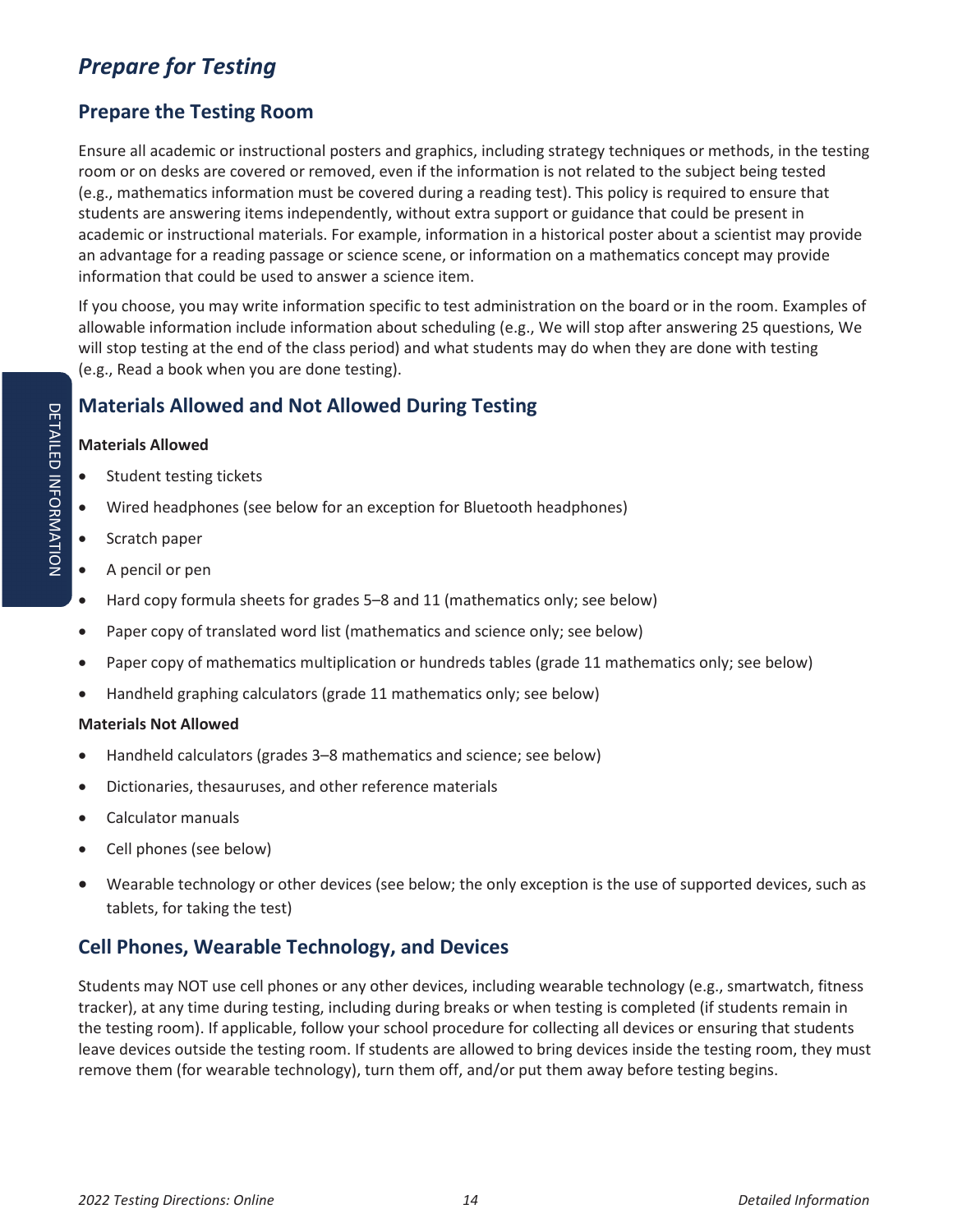#### *Headphones*

Headphones is used as a generic term to refer to headsets, earbuds, and headphones.

Wired headphones may be supplied by the school, or students may use their own.

- Students need headphones to listen to the text-to-speech for the Mathematics and Science MCAs, so headphones must be provided; however, students are not required to use them.
- Since the student directions in the test have text-to-speech available, headphones are also recommended for the Reading MCA.
- In addition, headphones are required if students will be utilizing the white noise accessibility feature through TestNav for any subject.
- Bluetooth headphones are not allowed because they have the ability to connect and receive information from a device other than the testing device, which cannot be verified by the Test Monitor during testing. Note: There are exceptions for amplification devices, including personal hearing aids, that use Bluetooth capabilities.

#### *Scratch Paper*

The following materials may be used as scratch paper, using these guidelines. Students may draws lattices, diagrams (e.g., number lines), or charts on scratch paper if they choose, but examples cannot be displayed in the classroom or handed out during testing.

| <b>SCRATCH</b><br><b>PAPER</b>                   | <b>GUIDELINES</b>                                                                                                                                                                                                                                                                                                               | <b>EXAMPLES</b>                                                                                                                                                                                                                                                              |
|--------------------------------------------------|---------------------------------------------------------------------------------------------------------------------------------------------------------------------------------------------------------------------------------------------------------------------------------------------------------------------------------|------------------------------------------------------------------------------------------------------------------------------------------------------------------------------------------------------------------------------------------------------------------------------|
| <b>Blank paper</b>                               | Notebook paper is acceptable but the paper<br>must be blank. No boxes or numbers may be<br>added to guide students to show their work,<br>and paper may not be pre-folded into<br>sections.<br>Sticky notes are also allowed, but they must<br>be provided as a pad and not strategically pre-<br>arranged by the Test Monitor. |                                                                                                                                                                                                                                                                              |
| Individual<br>whiteboards                        | Must be blank before and after<br>administration.                                                                                                                                                                                                                                                                               | N/A                                                                                                                                                                                                                                                                          |
| Commercially-<br>produced<br>graph paper         | Must not contain numbers, coordinates, or<br>numbered boxes.                                                                                                                                                                                                                                                                    | Allowed:<br>Not Allowed:                                                                                                                                                                                                                                                     |
| Paper copies of<br>mathematics<br>formula sheets | May be used if providing the current-year<br>version to students from PearsonAccess Next.                                                                                                                                                                                                                                       | Allowed (example):<br><b>Grade 5 Formula Sheet</b><br>You may use the following formulas<br>to solve problems on this test.<br><b>Formulas</b><br><b>Variables</b><br>$A = b \times h$<br>$A = area$<br>$b = \text{base}$<br>$A=\frac{1}{2}\times b\times h$<br>$h =$ height |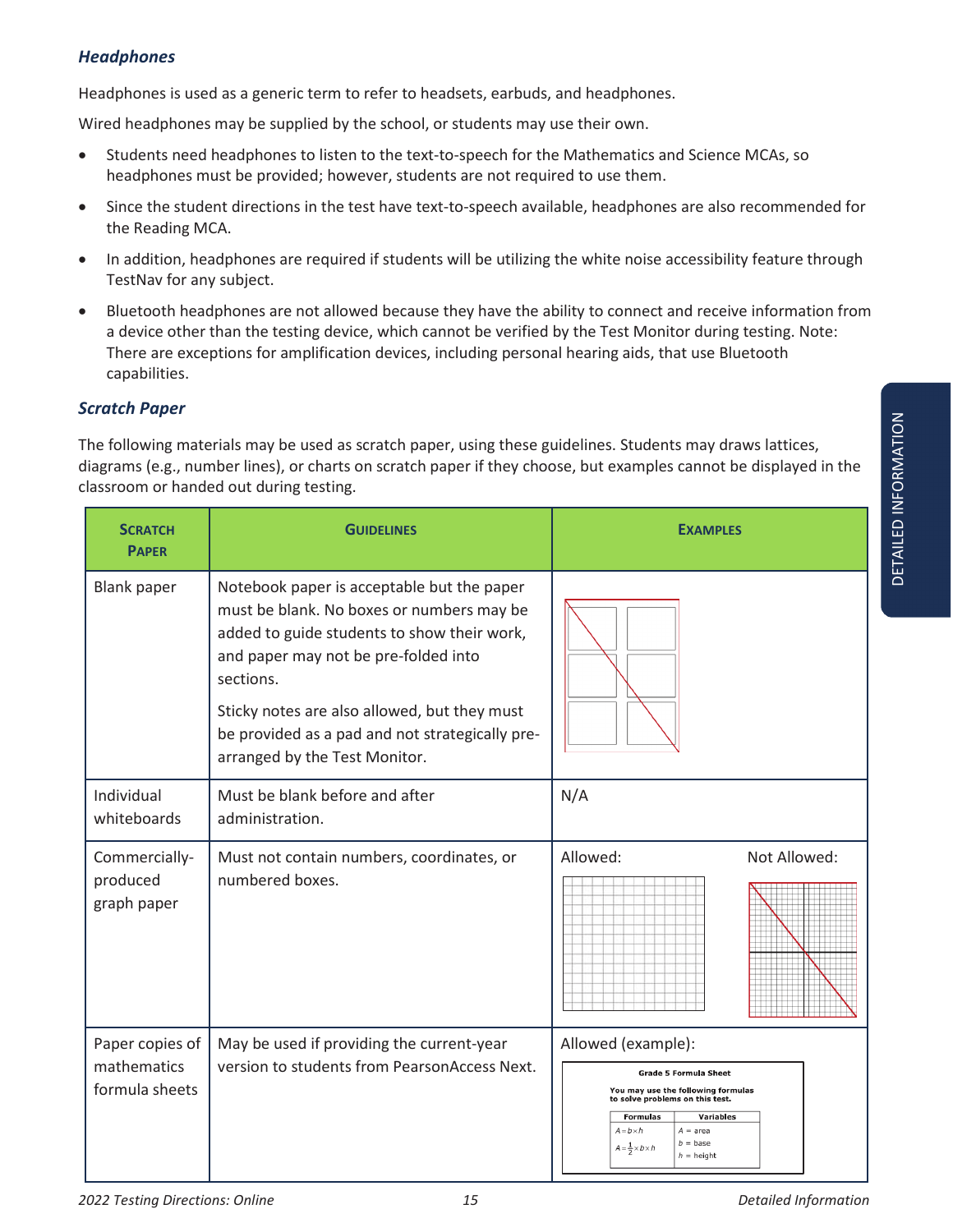| <b>SCRATCH</b><br><b>PAPER</b>            | <b>GUIDELINES</b> | <b>EXAMPLES</b>                                                                                                                                                                                                                                                                                                                                                                                                                                                                                                                                            |
|-------------------------------------------|-------------------|------------------------------------------------------------------------------------------------------------------------------------------------------------------------------------------------------------------------------------------------------------------------------------------------------------------------------------------------------------------------------------------------------------------------------------------------------------------------------------------------------------------------------------------------------------|
| Student testing   May be used.<br>tickets |                   | Allowed (example):<br><b>ISTUDENT TESTING TICKET</b><br>Student Name: STUDENT, SARAH<br>MARSS/SSID: 9373928272892<br><b>TINA GRADE 8 MATH</b><br>Session:<br>Date of Birth: 01/02/2006<br>Grade 08 Mathematics MCA<br>Test<br>You are authorized to take the electronic version of this test. You will be asked to provide the following information in order to access the<br>test on the device. Please wait for the instructions from the test monitor before proceeding.<br>Select Minnesota in the application.<br>Computer/device used: ____________ |

#### *Formula Sheets, Translated Word Lists, and Mathematics Tables*

If providing a paper copy of the formula sheet, a translated word list, or mathematics multiplication or hundreds table, it must be a printed version of the documents posted to PearsonAccess Next under Preparing for Testing. Verify with your District or School Assessment Coordinator which students may be provided translated word lists as a linguistic support and/or which grade 11 students may be provide mathematics multiplication or hundreds tables.

Note: The paper copy versions of multiplication and hundreds tables may be provided for grade 11 Mathematics MCA only, and the student must test in an individual setting. For grades 3–8, the use of these tables is considered an accommodation that requires the student to test using a paper test book. Contact your District or School Assessment Coordinator for more information.

#### *Online Calculators*

Students must be familiar with the functionality of the online calculator prior to test administration. Contact your District or School Assessment Coordinator with questions on the types of online calculators available in the tests.

- For grades 3–8 Mathematics MCA, the online calculator is available in sections where a calculator may be used.
- For grade 11 Mathematics MCA, the online calculator is available throughout the entire test.
- For Science MCA, the online calculator is available if items on the test require mathematical computations.

Note: For grades 8 and 11 mathematics, the default setting for the online graphing calculator is radians; the *Answering Questions and Providing Assistance* section includes instructions you may provide to students to change to degrees if needed.

#### *Handheld Calculators*

For online administrations, handheld calculators are **only** allowed for the grade 11 Mathematics MCA. Contact your District or School Assessment Coordinator with questions on the types of handheld calculators that may be used. Note: Web-based calculators or calculator apps accessed from another device (e.g., Chromebook) are not allowed. A handheld graphing calculator must either have the memory cleared before and after each testing session, or have a feature that temporarily disables Flash applications and calculator files (e.g., TI-NSpire has "Press to Test" mode).

For grades 3–8 online Mathematics MCA, handheld calculators are **not allowed**.

For online Science MCA, handheld calculators are **not allowed**.



If a student's IEP or 504 plan states that a handheld calculator must be used, the student will need to use a paper test book and will not test online. Contact your District or School Assessment Coordinator for more information.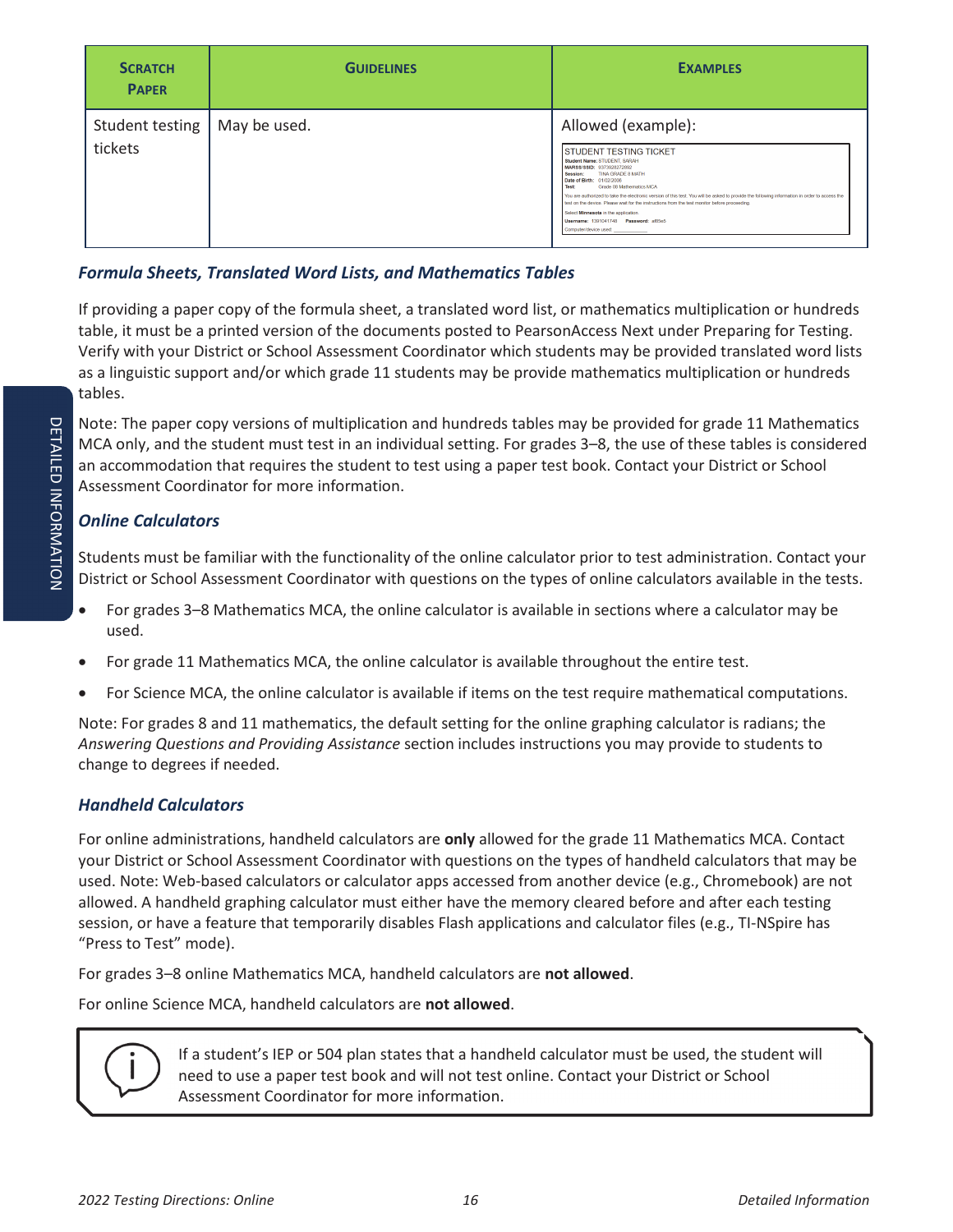If managing test sessions in PearsonAccess Next, complete the following steps (if not completed or provided by the District or School Assessment Coordinator). Test session setup may be completed starting two weeks before the testing window opens and throughout the testing window.

- Ensure you have a username and password for PearsonAccess Next. Contact your District or School Assessment Coordinator with questions related to your user account.
- Create a test session, add students to it, and prepare it in PearsonAccess Next.
- Confirm all students are in the correct test session 1-2 days before testing.
- Print student testing tickets and session rosters.

For detailed instructions on creating a test session, adding students, preparing/starting a test session, and printing student testing tickets and session rosters, refer to the *MCA Online Testing User Guide* on PearsonAccess Next under Resources & Training > User Guides.

# *Start/Resume Testing*

# **Before Students Arrive**

- Start the test session in PearsonAccess Next, if not completed by the District or School Assessment Coordinator. Test sessions should not be started until the first day of testing.
- x When managing test sessions in PearsonAccess Next, verify the following information in PearsonAccess Next:
	- o All students who will be testing are in the test session.
	- o All accommodations and linguistic supports are indicated as needed. Refer to the *Accommodations and Linguistic Supports* section previously in this document as needed.
	- o All student tests in the test session are unlocked. To unlock a student's test, select the dropdown next to the student's test status and select Unlock, or use the lock/unlock slider to unlock all tests in the test session.
- Ensure that student computers/devices are turned on and have no software running. Applications or programs open prior to launching TestNav may continue to run in the background (e.g., YouTube).

# **Student Sign In**

- Students open TestNav on their device. (If your school procedure is to sign students in to the test before they arrive, you will complete the following steps for student sign in. However, the 20 minute inactivity timer starts once signed in to TestNav. If the student will not start testing within the 20 minutes, move the mouse or cursor on the testing device to restart the inactivity timer.)
	- o On tablets: Students select the TestNav icon on the Home screen.
	- $\circ$  On Chromebooks: Students select the TestNav app from the Apps menu on the lower left side of the screen.
	- o On desktops or laptops: Students select the TestNav icon on the desktop or laptop screen.

Note: If not already selected, students should select Minnesota.

Provide student testing tickets, scratch paper, headphones, and any allowable paper materials (if providing) to students. As indicated in the scripted instructions at the beginning of this document, students must verify their name is at the top of the testing ticket to ensure they are signing into their own test (i.e., not signing into another student's test).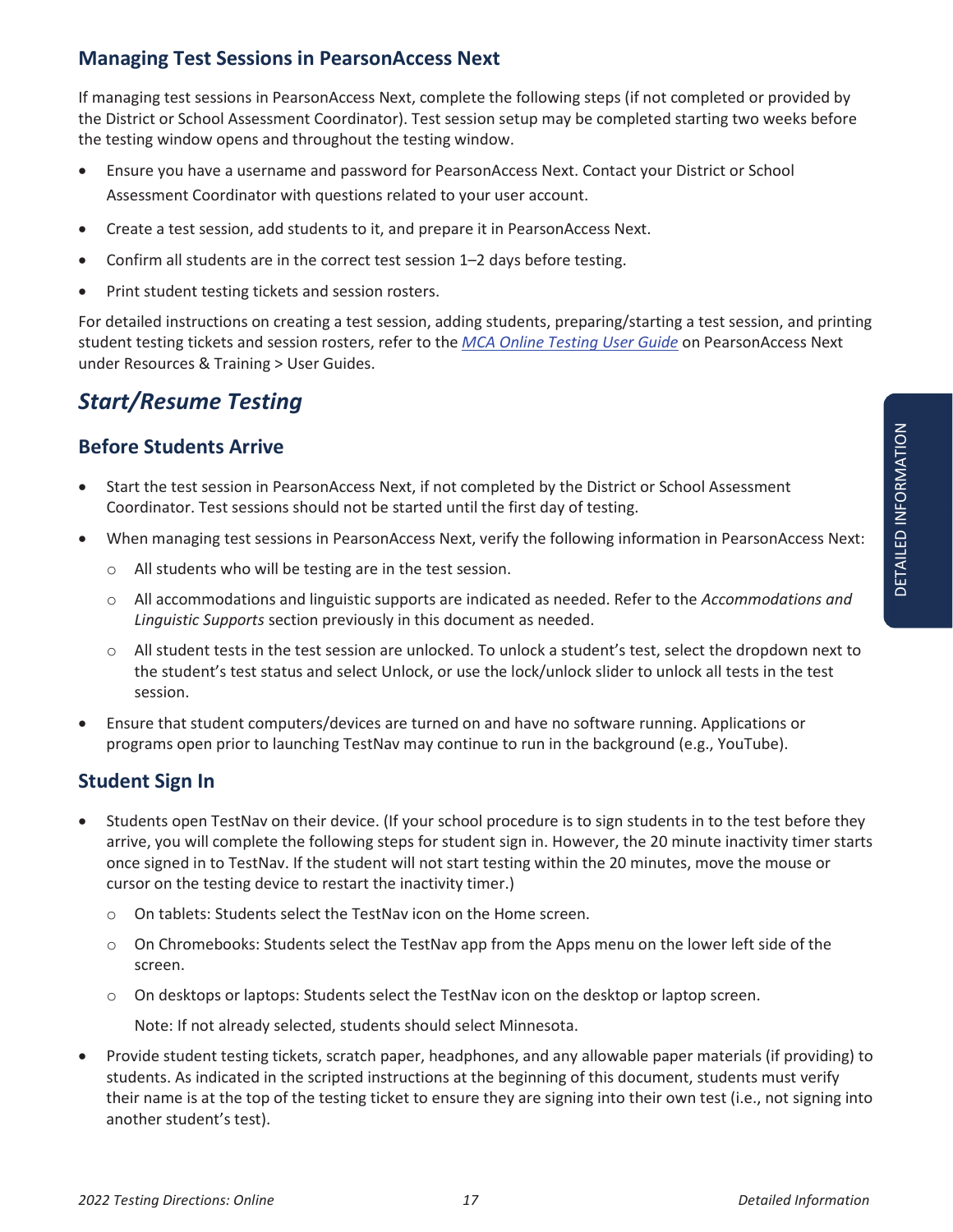- Students may plug in their headphones and check the audio by selecting Test Audio on the TestNav login screen to ensure the sound is not muted. **New for 2021–22**: Students can also adjust the audio, including unmuting, once they are signed in to the test.
	- o For most testing devices, a volume control slider is available in the gray bar to adjust the volume on the student testing device. Students select the audio icon to open the volume control slider to increase or decrease volume. If the testing device is muted when the student signs into TestNav, the student can unmute the device using the volume control slider.
	- $\circ$  For iOS devices, students can use the device's volume control buttons to adjust the volume. If the testing device is muted when the student signs into TestNav, the student can unmute the device using the devices volume control buttons.
- Once students sign in, they will view the student directions at the beginning of the test. Text-to-speech is available for the directions in all subjects. Once students go forward in the directions, they cannot go back.

In the test, students must answer each item before going to the next item, but they can go back and review their answers in the current group of questions (Reading and Mathematics MCA) or section (Science MCA) before going on or exiting the test. Once students go on or exit the test for more than 20 minutes, they cannot return to items completed previously.



After a student signs in, if the TestNav screen has a message in bold font in a red box, have the student exit the test. This screen indicates that the student is not in the correct form of the test. Work with your District or School Assessment Coordinator to ensure the student is set up with the correct test before they resume testing.

|                     | If you are a student,                                                                                                                                                                                         |
|---------------------|---------------------------------------------------------------------------------------------------------------------------------------------------------------------------------------------------------------|
|                     | <b>STOP and raise your hand.</b>                                                                                                                                                                              |
|                     | This form is for teacher use only.                                                                                                                                                                            |
|                     |                                                                                                                                                                                                               |
| order to be scored. | This form is ONLY for district staff to enter student responses from paper accommodated test materials<br>These student responses must be entered online before the close of the applicable testing window is |
|                     | Enter the required information below to begin data only;                                                                                                                                                      |
|                     | + Electric Hady Estate -<br>· District staff erreal address.                                                                                                                                                  |

# **Resuming Tests on Following Days of Testing**

If testing over multiple days, student tests must be resumed before students can sign in to continue testing. Follow these steps to resume student tests in PearsonAccess Next, if not completed by the District or School Assessment Coordinator.

- x If you are not already on the Students in Sessions screen, under **Testing**, select **Students in Sessions**.
- Add the test session to the Session List.
- There are two ways to resume a student's test, by an individual student's test or all students:
	- o To resume an individual student's test, in the **Student Test Status** column, select the dropdown menu next to the student's status and select either **Resume** or **Resume Upload** (only one option will appear; the displayed option depends on how the student exited the test).
		- Resumed: Student properly exited the test and is in an Exited status.
		- Resumed-Upload: Student improperly exited the test (i.e., technical difficulties, lost internet connection, turned off device before exiting, etc.) and is stuck in an Active status. Place the student in a Resumed-Upload status and then change the status to Resume; this prevents the student from receiving error messages when they resume testing.
	- o To resume all students, select the checkbox at the top on the left or the checkboxes next to individual students. Then select the dropdown menu next to the **Start** button and select **Student Test Statuses**. If not already on the Resume Student Tests screen, select the **Resume Student Tests** tab at the top. Select the checkbox at the top on the left or next to the student name(s) in the list to confirm your selection(s) and select **Resume**. Note: For students in an Active status, selecting **Resume** will place the student into a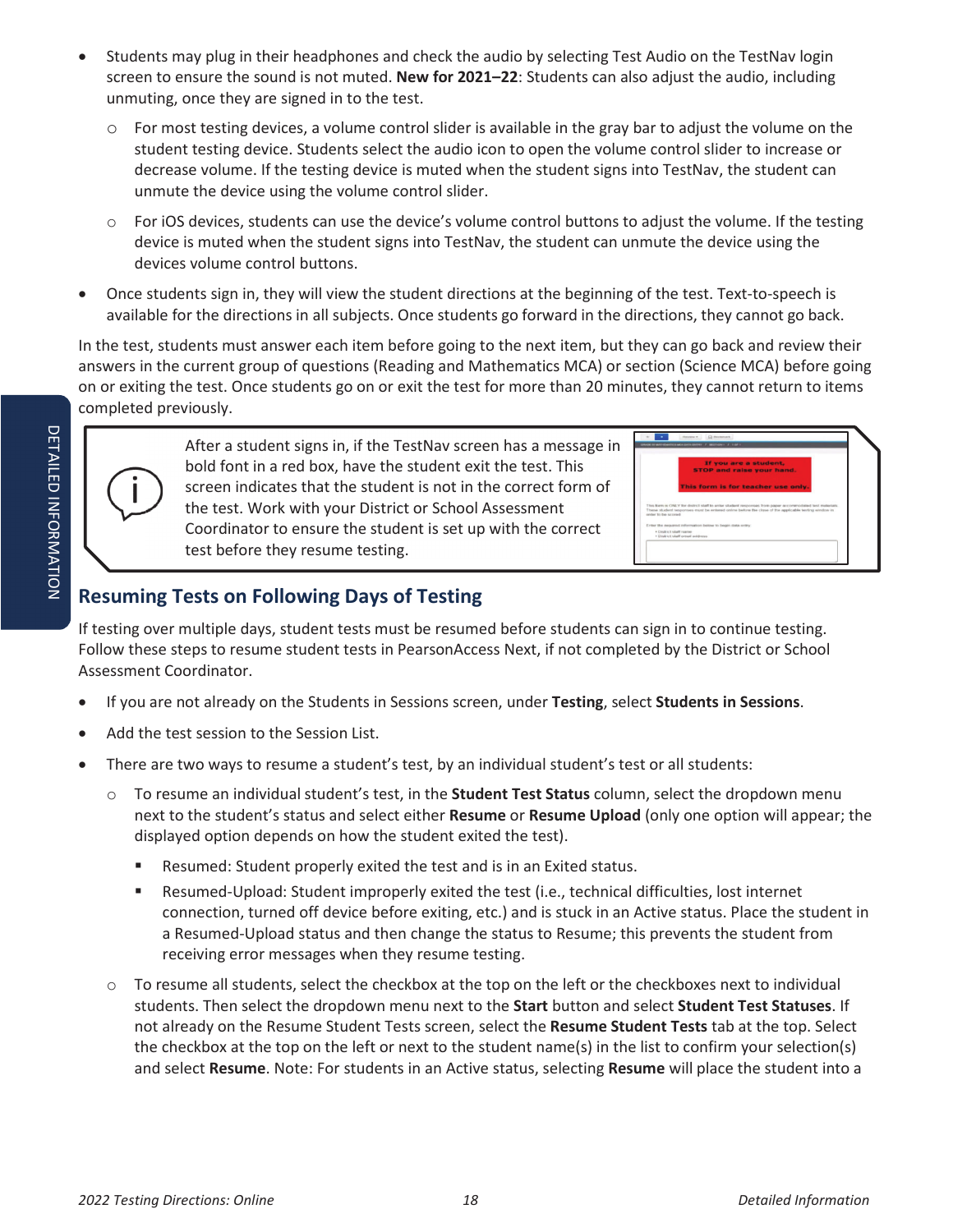**Resumed Upload** status. Select the checkbox next to the student name(s) in Resumed-Upload status and select **Resume** again to change to Resumed status.

A student should only be kept in a Resume-Upload status if there were technical issues and your school is working with Pearson technology support. Work with your school technology staff and District or School Assessment Coordinator as needed.

The student can now sign in to TestNav with the same testing ticket previously used. The student must confirm their name is correct on the screen to ensure they are signing into their own test (i.e., not signing into another student's test).

If a student resumes testing in Resumed-Upload status, they will receive a Connectivity/Save Warning and Error code message. If there are no ongoing technical issues where you are working with Pearson technology support, select Skip Upload to resume the student.

| Message 1005                                    |                                                                                 |
|-------------------------------------------------|---------------------------------------------------------------------------------|
| expected.                                       | Your previous exit from TestNav was abnormal, so a saved response file (SRF) is |
| Please browse to a response file and upload it. |                                                                                 |
|                                                 | Response file name: 2a945d1a-e55d-4caa-8530-43daee88e54c.SRF                    |
| Response File Location:                         | <b>Browse</b>                                                                   |
| <b>Upload Response File</b>                     |                                                                                 |
|                                                 |                                                                                 |

If a student cannot sign in to the test after being resumed, confirm the student's test is unlocked in PearsonAccess Next or contact your District or School Assessment Coordinator. To unlock a student's test, select the dropdown next to the student's test status and select Unlock, or use the lock/unlock slider to unlock all tests in the test session.

# *MONITOR TESTING*

# **Active Monitoring**

Actively monitor students throughout the entire test administration by circulating around the room to carefully observe student behavior and ensure that all students are working independently and making progress in their tests. You cannot complete other tasks, including lesson planning, grading papers, or talking casually with other staff. Note: If your school procedures allow you to access these directions electronically and/or monitor testing in PearsonAccess Next, ensure your primary focus is still on active monitoring.

If space is limited and students can potentially see other screens, ensure through your active monitoring that students are working independently.

# **Policies on Providing Assistance**

The *Answering Questions and Providing Assistance* section of this document gives specific guidance regarding the type of help that may be provided during testing. Keep the following requirements in mind:

| <b>Type of</b><br><b>Assistance</b> | <b>Requirements</b>                                                                                                                                                                                                                                                                                   |
|-------------------------------------|-------------------------------------------------------------------------------------------------------------------------------------------------------------------------------------------------------------------------------------------------------------------------------------------------------|
| Repeating<br>directions             | You may repeat-but may not paraphrase-the scripted instructions from this document. If<br>students need any of the student directions that appear in the beginning of their online tests<br>repeated, you must use the transcript in this document. You may not read instructions from<br>the screen. |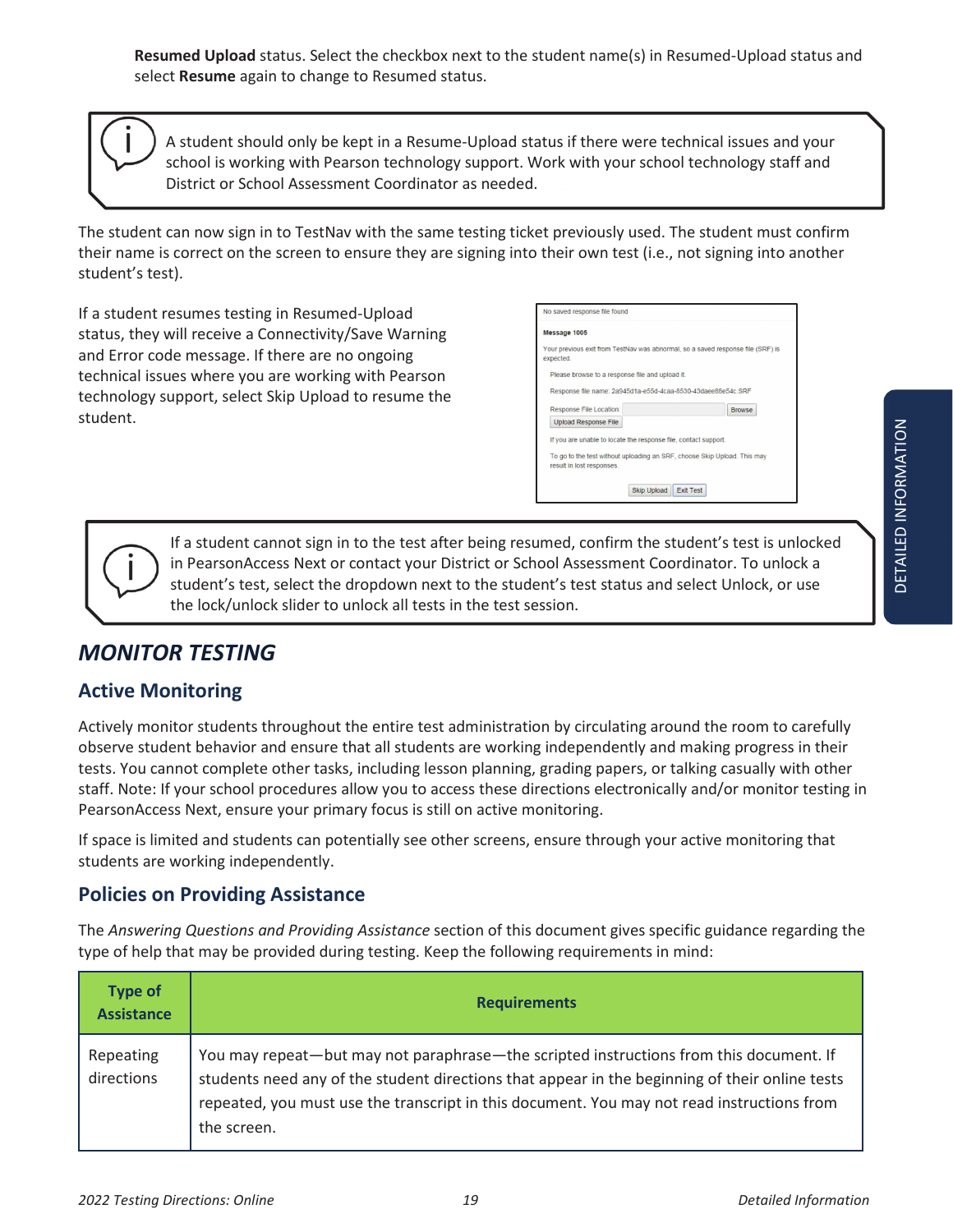| <b>Type of</b><br><b>Assistance</b>             | <b>Requirements</b>                                                                                                                                                                                                                                                                                                                                                                                                                      |  |
|-------------------------------------------------|------------------------------------------------------------------------------------------------------------------------------------------------------------------------------------------------------------------------------------------------------------------------------------------------------------------------------------------------------------------------------------------------------------------------------------------|--|
| Assistance<br>with the test                     | You may not define or pronounce a word on a test item, discuss a test item, or give an<br>$\bullet$<br>opinion regarding a test item.                                                                                                                                                                                                                                                                                                    |  |
|                                                 | Do not give any indication that there may be a different approach or answer; do not help<br>$\bullet$<br>students with answers to items in any way.                                                                                                                                                                                                                                                                                      |  |
|                                                 | You may not remind students of any test-taking strategies or academic strategies<br>$\bullet$<br>(e.g., to use scratch paper or a certain online tool). Help of this sort should be provided<br>prior to test administration, such as when the item samplers or student tutorial are used.                                                                                                                                               |  |
| Pacing and<br>monitoring<br>student<br>progress | You may not control the pace at which a student tests, as the tests are not timed and<br>$\bullet$<br>students should be allowed to continue if they are making progress. For example, if you<br>notice a student is moving quickly through the test, you can re-read any scripted<br>instructions from this document, but it is not permissible to say, "Slow down" or "Take<br>your time."                                             |  |
|                                                 | You may monitor student tests to verify where students are at in terms of how testing is<br>$\bullet$<br>scheduled (e.g., verifying how many items students have completed, verifying which<br>section they are in for science). However, you need to make sure that you are not<br>viewing secure test content. Unauthorized viewing of secure test content is when you<br>view the content long enough to determine the essence of it. |  |

### **Requesting Assistance from Others**

During testing, you will follow your school procedures for alerting others if assistance is needed (e.g., sick student in the room, technical issues) so that you can continue actively monitoring. Your primary focus must remain on the students who are testing, even when an unexpected issue arises.

Your school procedure may require you to use a cell phone, computer, or other device to alert others if assistance is needed; however, these devices may be used for that purpose only. You cannot check email or work on your computer/device, and cell phones should be silenced to reduce disruptions.

### **Documenting Suspected Issues**

If a student does not think there is a correct answer or reports a technical issue, note the following information:

- Grade
- Subject
- Student's MARSS/SSID number
- Section number (Science MCA only)
- Item number
- How the test was accessed (i.e., device, operating system)
- Error message (if applicable)

This same process is used if a student points out a translation that appears to be incorrect in a pop-up translation or translated word list. You will report these issues when the testing session is over.

The student should select the answer they think is best and continue testing, unless a technical issue prevents the student from responding to the item. If that is the case, have the student exit the test and follow your process for notifying others that assistance is needed to resolve the technical issue.

*2022 Testing Directions: Online 20 Detailed Information*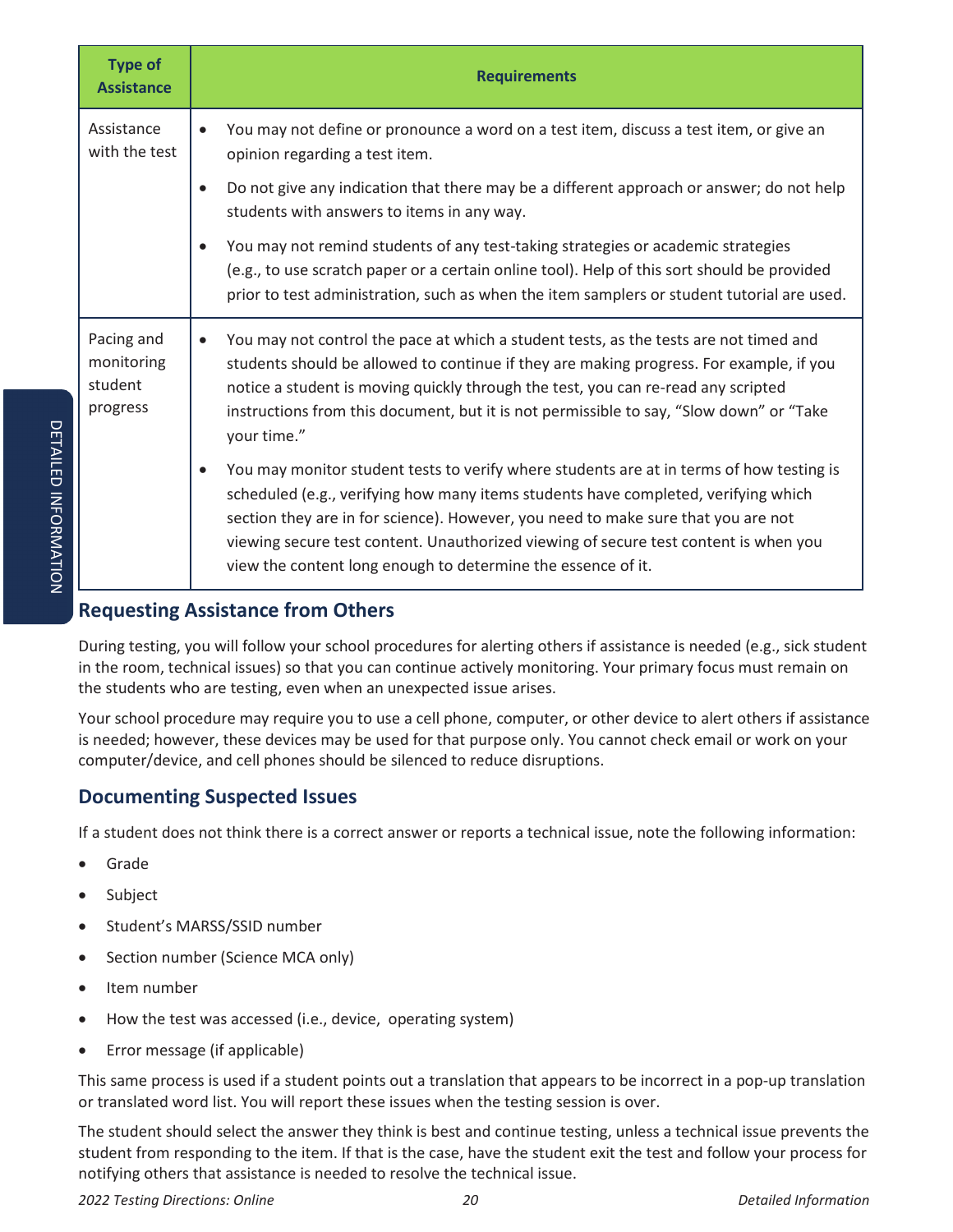# **Battery Indicator**

For most student testing devices, a battery indicator will display in the gray header within TestNav. Note: The battery indicator is not currently available on iOS devices. Students can hover over the icon to show the battery charge percentage. Two separate messages will appear if battery charge falls below a certain percentage:

- 20% and below: Battery is Low! Please plug in your device or ask for assistance.
- 10% and below: Battery is Critical! Plug in your device or ask for assistance immediately. Your test session will be interrupted in case of device shutdown.

Test Monitors can also monitor battery charge through the Student Test Status Dashboard outlined in the *Monitoring Progress in PearsonAccess Next* section below.

### **Monitoring Progress in PearsonAccess Next**

If monitoring student progress in PearsonAccess Next, refer to the **Student Test Status** column on the **Students in Sessions** screen*.* 

- x In the single session view, select the pop-out button to the right of the session name to access the **Student Test Status Dashboard**. Note: The pop-out button will only appear if the session has 50 students or less. The dashboard will open in a new tab within the browser.
- x On the **Student Test Status Dashboard**, all student tests within that session will be displayed. The following information will display on the dashboard:
	- o Student Name (MARSS) (e.g., Student, Sarah (5550000000012))
	- o Test Status (e.g., Active, Ready, Completed, Resumed, etc.)
		- **New for 2021–22:** If a student is exited from TestNav due to a technology issue, the dashboard Test Status column will display one of the following messages:
			- Connectivity/Save Errors (i.e., any error caused by loss of connectivity between testing device and Pearson servers)
			- Fatal Error (i.e., any error that results in the student being exited from TestNav)

Select the error code hyperlink to see additional error information and instructions. Resume the student test in PearsonAccess Next and have the student login to TestNav again. If the error persists, follow school procedures to request assistance from other staff.

- o Test Duration (i.e., total time the student has been testing based on when the student starts testing and submits their test in TestNav). Note: The test duration timer does not stop when a student exits the test, so if there are multiple days between test sessions, the time will reflect the cumulative time since the test was started.
- o Battery indicator (the status of the student's device battery will display here; students will also receive a warning message when their battery reaches 20% (yellow icon) and 10% (red icon). Note: Students testing on iOS devices will have "n/a" for this column.)
- o Test Progress (actual student test status is reflected)
	- Answered (green)
		- Online Reading and Mathematics MCAs (adaptive): While students are in the student directions section, this field includes the number of student direction pages that have been viewed. Once students navigate past the student directions, this field includes only items that require a response. The total number reflects the total number of items on the test.
		- Online Science MCA (fixed form): This field includes both items that have been answered, as well as student directions pages, title pages, and review screens that have been viewed. As a result, the total number will be higher than the number of items on the test once the student has answered all items.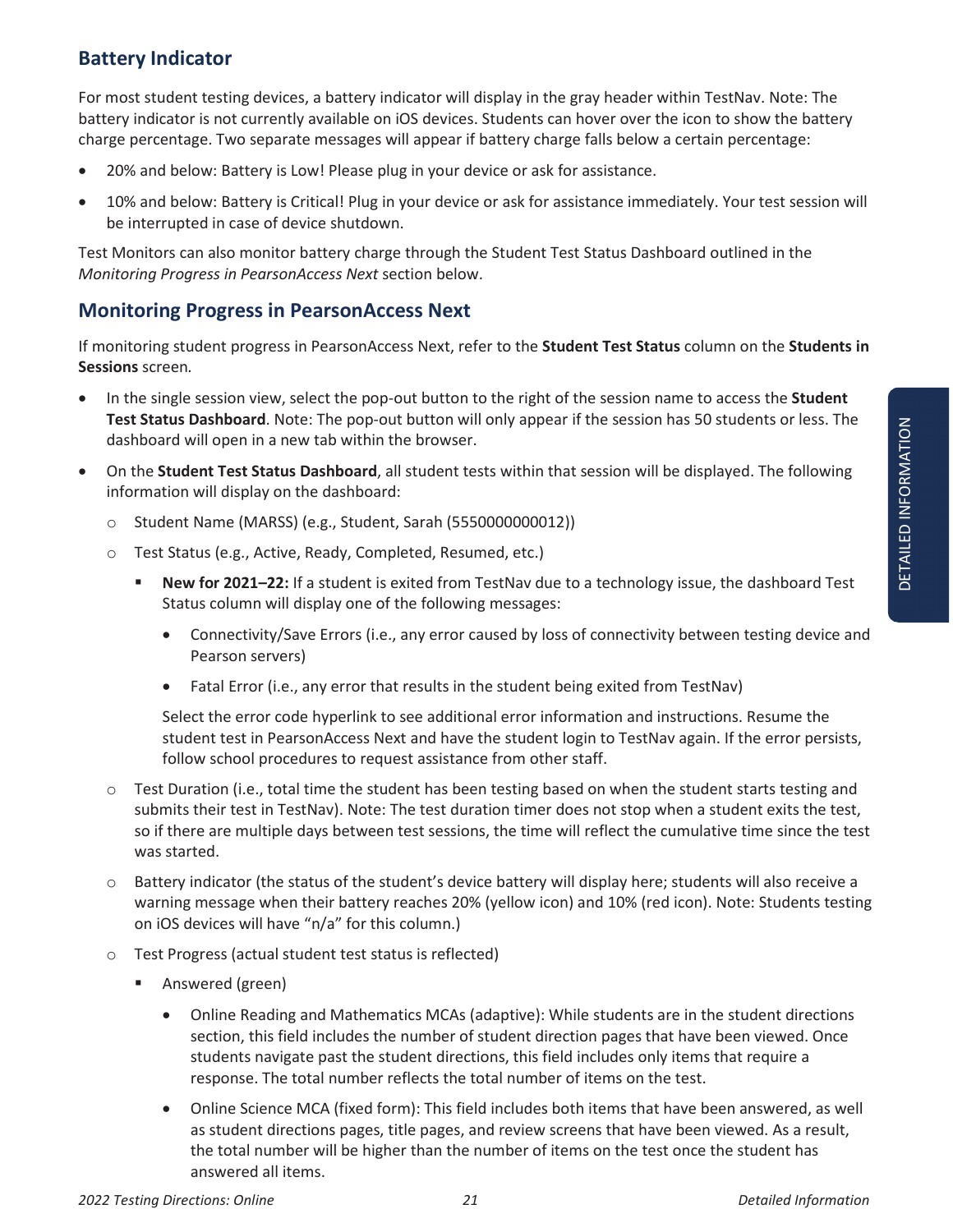- No response required (blue) (Note: This includes the student directions and any title pages or review screens in the test.)
	- Online Reading and Mathematics MCAs (adaptive): While students are in the student directions section, this field includes the number of direction pages that have not yet been viewed. Once students navigate past the student directions, this will appear as n/a.
	- Online Science MCA (fixed form): This field includes student directions pages, title pages, and review screens that have not yet been viewed.
- Visited (yellow): For all tests, while testing, this field always appears as a 0. After students exit the test, this field will appear as either 0 or 1 as students must answer each item in order to continue.
- Remaining (red): For all tests, this field is the number of items remaining that require a response.

**New for 2021–22**: The dashboard is set to automatically refresh every 30 seconds. To stop auto refresh, select the Stop Auto Refresh button. Once logged out of PearsonAccess Next, this page will no longer refresh. For more information on the Student Test Status Dashboard, refer to the *MCA Online Testing User Guide* (PearsonAccess Next > Resources & Training > User Guides).

Note: If monitoring multiple sessions, select a different session in the single session view to open the dashboard in another tab within the browser. This way, multiple sessions can be monitored by navigating between the browser tabs.

If students in different test sessions are testing in the same room, you can monitor multiple test sessions simultaneously in PearsonAccess Next. Add the relevant test sessions to the Session List and select **Combined View** in the Session List to see the testing status of all students in the sessions on one screen. Refresh your browser window or select the **Refresh** button.

To check the status of a specific student, find the student's name in the test session. View the student's status in the **Student Test Status** column. Select the status to view detailed information about the student's test and item progress.

Note: Within the combined view, the test status will *not* reflect the student's actual progress in the test for Reading and Mathematics MCAs. It will always show that the student is at or near 100% complete. Therefore, you should use the Student Test Status Dashboard for an individual test session to view test progress for Reading and Mathematics MCAs.

| <b>STATUS</b>          | <b>EXPLANATION</b>                                                                                                                                                                                                                                                 |
|------------------------|--------------------------------------------------------------------------------------------------------------------------------------------------------------------------------------------------------------------------------------------------------------------|
| Ready                  | The student has not yet started the test.                                                                                                                                                                                                                          |
| Active                 | The student has signed in and is testing.                                                                                                                                                                                                                          |
| Exited                 | The student has exited TestNav but has not submitted test responses.                                                                                                                                                                                               |
| Resumed                | The student's test has been resumed, but the student has not yet signed in.                                                                                                                                                                                        |
| <b>Resumed Upload</b>  | The student's test has been resumed, but the student has not yet signed in. Resumed<br>Upload status forces TestNav to check for a saved response file (SRF) on the testing<br>machine and the secondary save location when the student signs back in to continue. |
| Completed              | The test has been submitted by the student through TestNav and the data has been<br>processed.                                                                                                                                                                     |
| <b>Marked Complete</b> | The student's test has been marked complete by the District Assessment Coordinator or<br>Assessment Administrator and the student will not finish testing.                                                                                                         |

Refer to the table below for a complete list and explanations of student statuses.

Note: To maintain system security, PearsonAccess Next times out after 30 minutes of inactivity. If you have been timed out, you will need to sign back into PearsonAccess Next to resume monitoring the test session.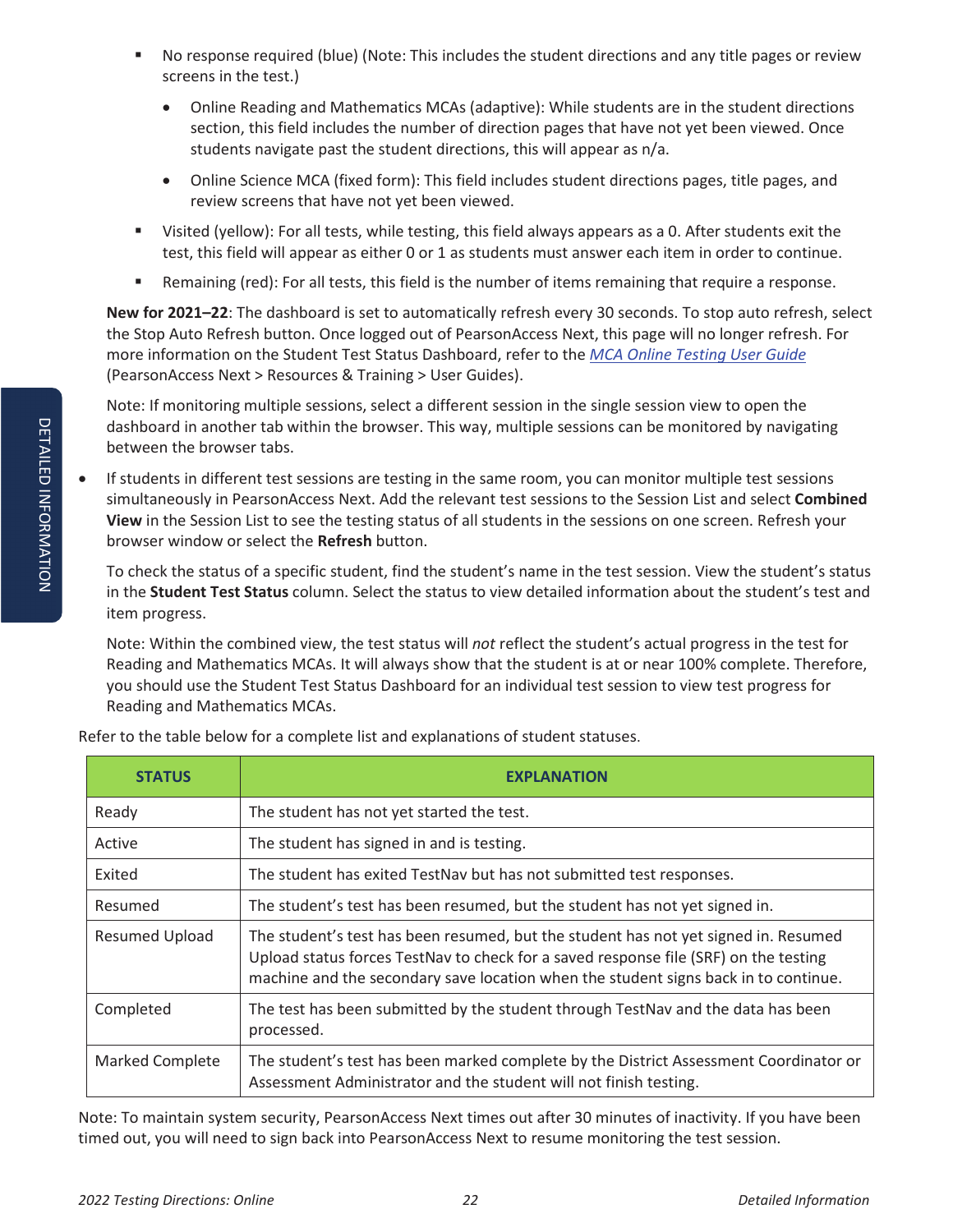### **Breaks**

Depending on your school's testing schedule and procedures for testing, students may be allowed a short break. Whenever leaving the testing room (e.g., bathroom break) or when there is a break in testing, students should exit the test or cover the test content in some way (e.g., close the laptop, turn off the monitor, turn over the device) unless an emergency prevents them from doing so. Ensure that students do not discuss test items and answers.

Ideally, only one student should be allowed to leave the room at a time. If more than one student leaves the room, there must be a plan in place for additional staff to monitor students both inside and outside the room. If multiple testing rooms are being used, there must be a procedure to coordinate and/or supervise the absence of students from different rooms. Test security must be maintained, and any prolonged absences or repeated requests for breaks must be investigated for a potential security violation.

### **Student Inactivity or Leaving During Testing**

Student tests in TestNav time out after 20 minutes of inactivity. Inactivity is defined as not touching the screen, moving the mouse, and/or pressing keys. Students will receive a warning that their test is about to be exited due to inactivity. Students will receive a second warning 30 seconds prior to being exited due to inactivity. When they are exited, they will receive a message that the session (i.e., their test) has closed due to inactivity, and the student's test will need to be resumed in PearsonAccess Next in order to continue testing.

If students are exited from the test or exit the test on their own, they still have 20 minutes to resume the test with the ability to go back and review. If tests have been exited, you must resume them in PearsonAccess Next before they can sign back in.

In the case of an emergency, such as a fire alarm or a severe weather warning, it is important to follow all safety procedures and exit as quickly as possible. To maintain test security when all students must leave the room, you should close the door and secure the room, if possible.

# *End Testing*

You must use the scripted instructions to alert students prior to the end of the day's testing so that they have time to review their answers before exiting or submitting their test. Once students exit the test for more than 20 minutes or stop testing for the day, they cannot access any items completed previously.

- If students have gone further than what is scheduled for the test session or will not be able to complete what was planned, refer to the *Answering Questions and Providing Assistance* section for instructions you may provide.
- For Reading and Science MCAs:
	- $\circ$  Students may exit at any time within a passage or scenario as each item is shown with its associated passage or scenario. However, it is best practice for test administration and test security for students to finish all items associated with a passage or scenario before exiting so they do not need to re-read it when they resume testing. You may remind students to finish the passage or scenario they are working on before exiting.
	- o If ending testing at the end of a group of items (Reading MCA) or at the end of Section 2 (Science MCA), it is recommended that students exit on the review screen. When they resume, they will not be able to go back to review and will need to select Next to proceed.
- At the end of test administration, ensure all students have exited TestNav on their testing device. Students should exit TestNav by selecting the button next to their name, and then selecting Sign out of TestNav in the dropdown menu. Simply closing TestNav or turning off the testing device to exit TestNav may result in the student remaining in an Active status in PearsonAccess Next.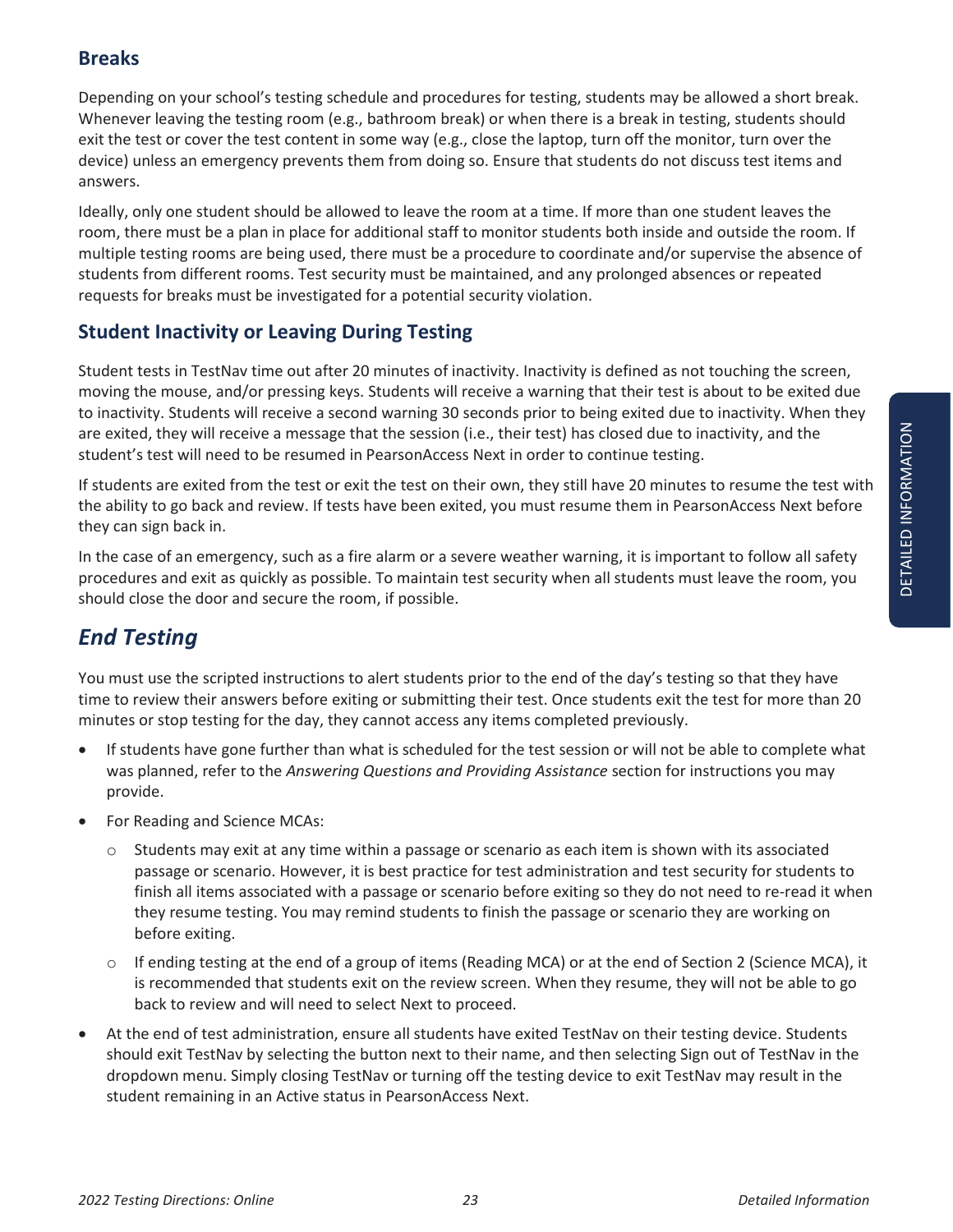# **What Students May Do**

If students finish testing early and stay in the testing room, students may read a paper book, complete activities on paper that are not related to the subject(s) being tested, or sit quietly. Disruptions for other students must be kept to a minimum.

- Students may read a paper book, even if reading is being tested, but textbooks for any subject(s) being tested are not allowed.
- If multiple subjects are being tested (e.g., during a make-up session), this must be taken into consideration for the materials students can use.
- Cell phones or other devices (including wearable technology) cannot be used at any time, even if the student has completed testing or is working on something unrelated.

Note: Students who have finished testing in a previous test session are not allowed to be in the testing room on subsequent days of testing. Follow your school's procedures to ensure students who have finished testing in a previous test session are not in the room during future testing sessions. This policy is required in order to reduce distractions for students who are still testing and to ensure test security is maintained.

# **Collecting Secure Test Materials**

At the end of each testing session, all secure materials (testing tickets, scratch paper, and any paper copy materials provided) must be collected before students leave the testing room. These materials must be kept secure between testing sessions following your school's procedures (e.g., you will secure test materials or return them to the District or School Assessment Coordinator between testing sessions).

Once testing is completed, all secure materials must be securely disposed of or returned to the District or School Assessment Coordinator for secure disposal (following school procedures). The secure disposal must be completed no more than 2 business days after the close of the testing window.

# **Discussing the Testing Experience**

Remember that you cannot ask students about specific test items, even after testing is over. If students ask about a specific item following testing, you may provide instruction on the general concept ONLY if all testing is completed for that grade and subject in the school. However, targeted instruction as a result of student questions on the general concept is not allowed if any students still need to complete testing. In any case, you must not address or solve the specific test item.

# **Reporting Suspected Issues**

If a student reported a suspected content or technical issue during testing, provide the information you documented to the District or School Assessment Coordinator or other designated contact, following your school procedures.

The content of the item itself should never be referenced, captured as an image, or emailed within the school or district or in a communication with MDE or Pearson. Doing any of these actions is a security violation.

# **Reporting Misadministrations and Security Violations**

If a misadministration (i.e., a non-standard situation) or security violation occurs during testing, contact your District or School Assessment Coordinator as soon as possible for next steps.

Specifically for test security, while you are encouraged to raise your concerns within the district, you can report suspected incidents of cheating or other improper or unethical behavior on statewide assessments to MDE using an online test security tip line (education.mn.gov > Districts, Schools and Educators > Teaching & Learning > Statewide Testing).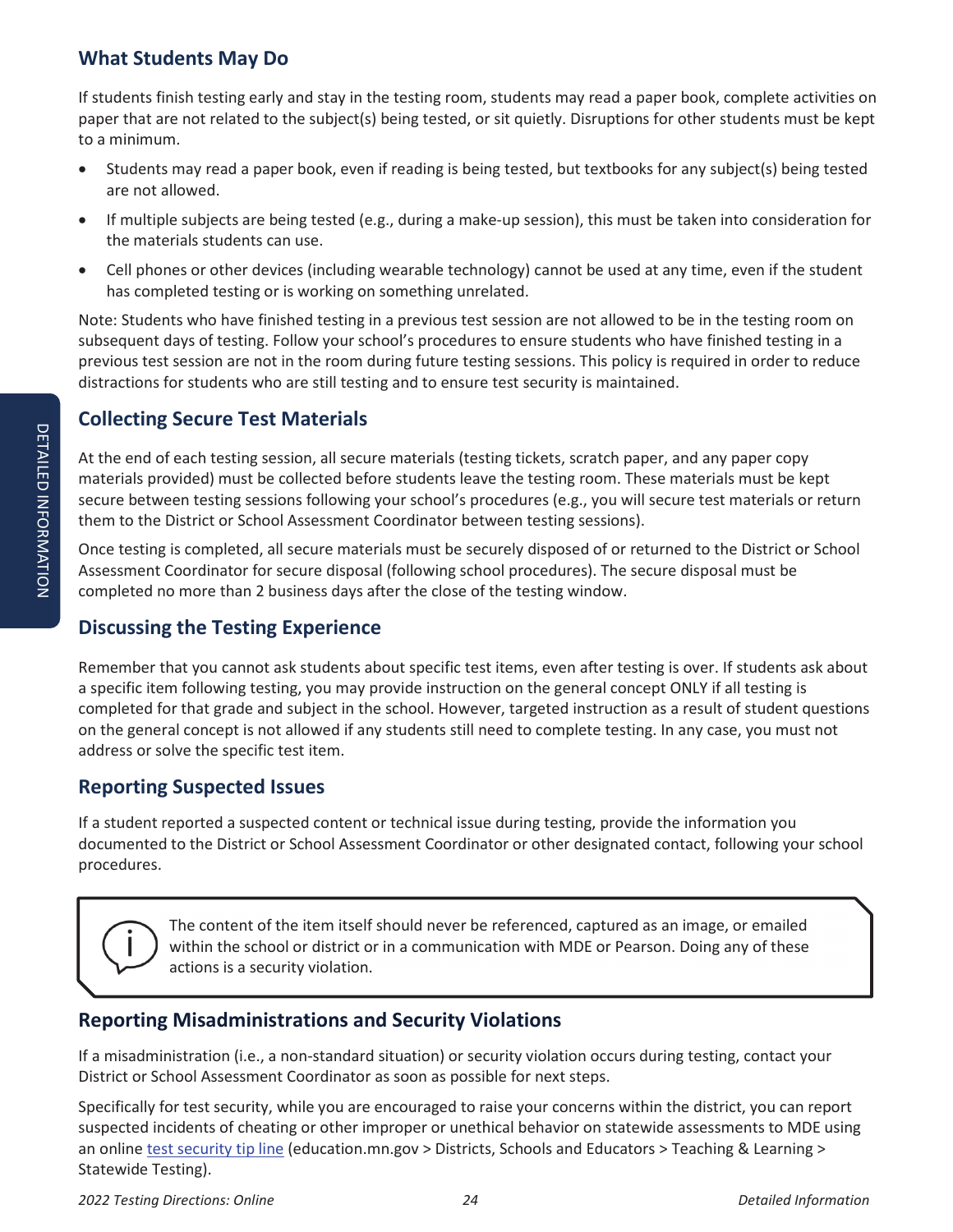# **TRANSCRIPT OF STUDENT DIRECTIONS**

You may use this transcript to repeat directions to students as needed, but you may not read the directions from the student's screen.

#### **Introduction**

Today you will take a [reading/math/science] test.

Look for your name at the top right of the screen.

If you do not see your name, or if you see someone else's name, raise your hand.

**Calculators** [Mathematics and Science MCAs only]

[For mathematics grades 3–8 and science] Your test will have an online calculator available when a calculator may be used.

Handheld calculators are NOT allowed.

[For mathematics grade 11] Your test has an online calculator available. You may also use a handheld calculator.

#### **Answering Questions**

For each question, choose the answer or answers you think are best.

You can use your scratch paper to help you answer the questions.

#### **Moving Between Questions**

You must answer each question before you can go to the next question or back to a different question.

#### **Reviewing Your Answers**

[For reading and mathematics] Review your answers before you go to the next group of questions or exit your test.

You cannot go back to your answers after you go to the next group of questions or after you exit your test for more than 20 minutes.

[For science] Review your answers before you go to the next section or exit your test.

You cannot go back to your answers after you go to the next section or after you exit your test for more than 20 minutes.

#### **Finishing for the Day**

Your Test Monitor will tell you when the testing time is almost over so you can finish what you are working on and review your answers.

#### **Exiting Your Test**

To exit your test:

- Select the button next to your name.
- Select Sign out of TestNav in the dropdown menu.
- Select the Save and Return Later button.